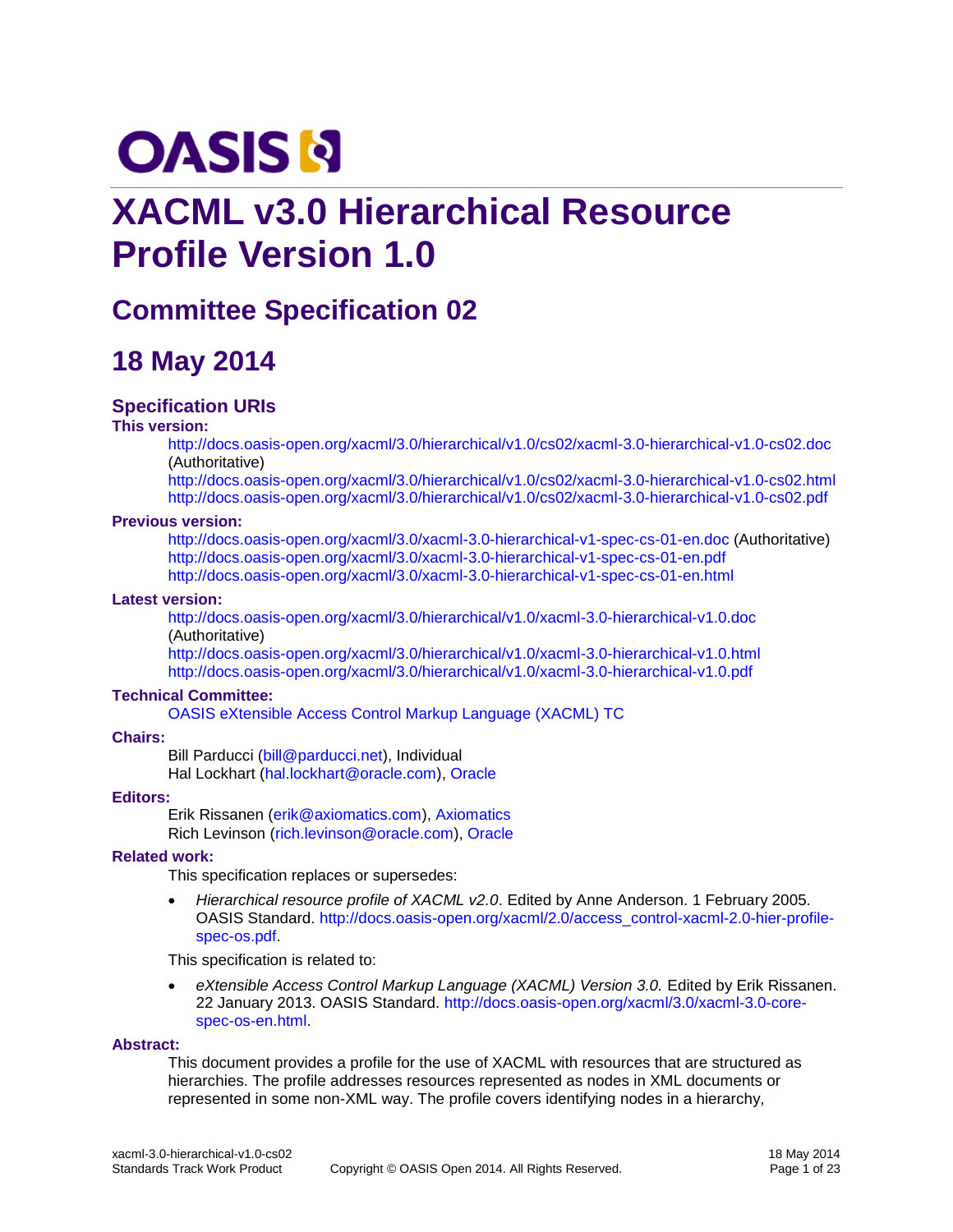requesting access to nodes in a hierarchy, and specifying policies that apply to nodes in a hierarchy.

#### **Status:**

This document was last revised or approved by the OASIS eXtensible Access Control Markup Language (XACML) TC on the above date. The level of approval is also listed above. Check the "Latest version" location noted above for possible later revisions of this document.

Technical Committee members should send comments on this specification to the Technical Committee's email list. Others should send comments to the Technical Committee by using the ["Send A Comment"](https://www.oasis-open.org/committees/comments/index.php?wg_abbrev=xacml) button on the Technical Committee's web page at [https://www.oasis](https://www.oasis-open.org/committees/xacml/)[open.org/committees/xacml/.](https://www.oasis-open.org/committees/xacml/)

For information on whether any patents have been disclosed that may be essential to implementing this specification, and any offers of patent licensing terms, please refer to the Intellectual Property Rights section of the Technical Committee web page [\(https://www.oasis](https://www.oasis-open.org/committees/xacml/ipr.php)[open.org/committees/xacml/ipr.php\)](https://www.oasis-open.org/committees/xacml/ipr.php).

#### **Citation format:**

When referencing this specification the following citation format should be used:

#### **[xacml-3.0-hierarchical-v1.0]**

XACML v3.0 Hierarchical Resource Profile Version 1.0. Edited by Erik Rissanen and Rich Levinson. 18 May 2014. OASIS Committee Specification 02. [http://docs.oasis](http://docs.oasis-open.org/xacml/3.0/hierarchical/v1.0/cs02/xacml-3.0-hierarchical-v1.0-cs02.html)[open.org/xacml/3.0/hierarchical/v1.0/cs02/xacml-3.0-hierarchical-v1.0-cs02.html.](http://docs.oasis-open.org/xacml/3.0/hierarchical/v1.0/cs02/xacml-3.0-hierarchical-v1.0-cs02.html) Latest version: [http://docs.oasis-open.org/xacml/3.0/hierarchical/v1.0/xacml-3.0-hierarchical-v1.0.html.](http://docs.oasis-open.org/xacml/3.0/hierarchical/v1.0/xacml-3.0-hierarchical-v1.0.html)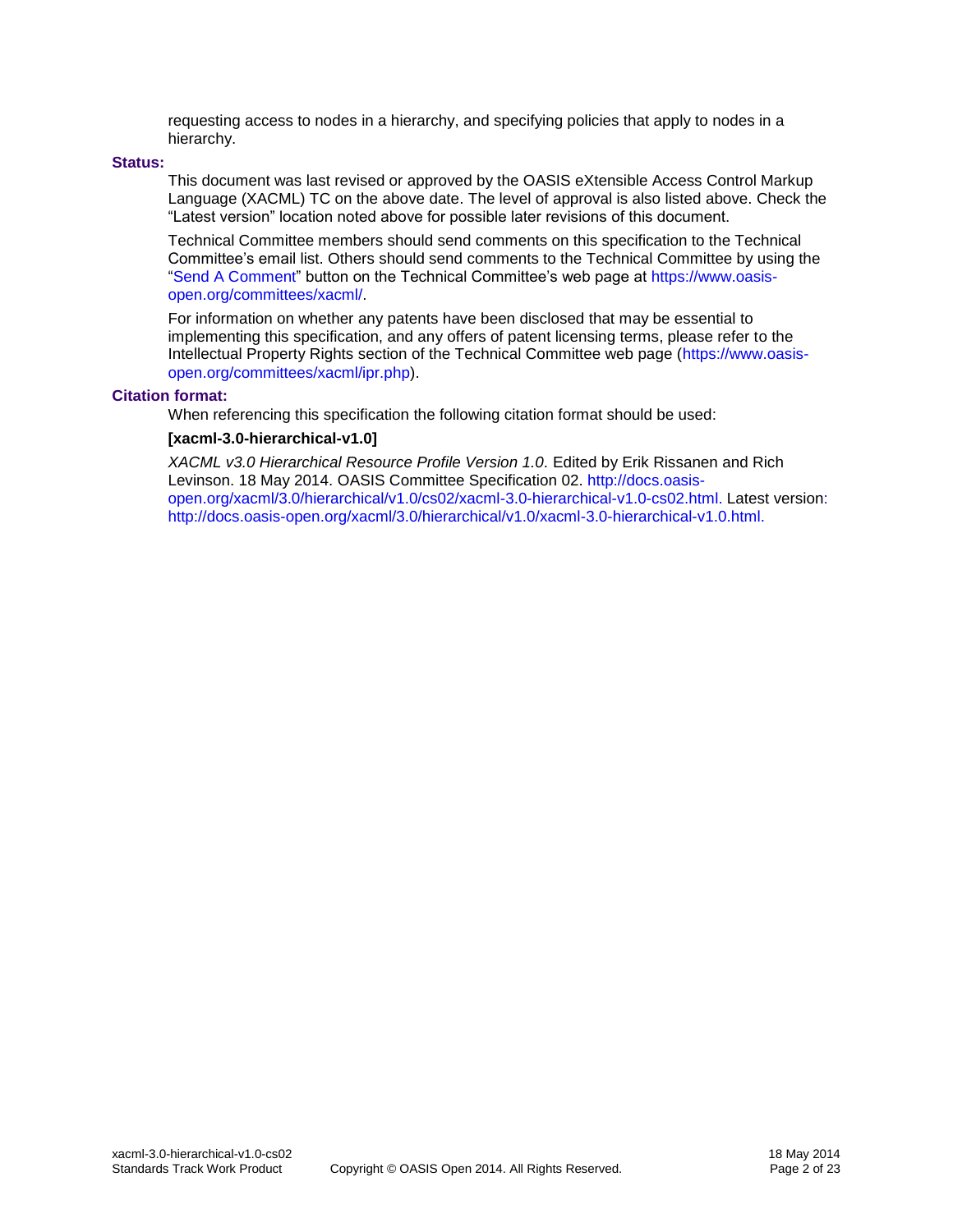## **Notices**

Copyright © OASIS Open 2014. All Rights Reserved.

All capitalized terms in the following text have the meanings assigned to them in the OASIS Intellectual Property Rights Policy (the "OASIS IPR Policy"). The full [Policy](https://www.oasis-open.org/policies-guidelines/ipr) may be found at the OASIS website.

This document and translations of it may be copied and furnished to others, and derivative works that comment on or otherwise explain it or assist in its implementation may be prepared, copied, published, and distributed, in whole or in part, without restriction of any kind, provided that the above copyright notice and this section are included on all such copies and derivative works. However, this document itself may not be modified in any way, including by removing the copyright notice or references to OASIS, except as needed for the purpose of developing any document or deliverable produced by an OASIS Technical Committee (in which case the rules applicable to copyrights, as set forth in the OASIS IPR Policy, must be followed) or as required to translate it into languages other than English.

The limited permissions granted above are perpetual and will not be revoked by OASIS or its successors or assigns.

This document and the information contained herein is provided on an "AS IS" basis and OASIS DISCLAIMS ALL WARRANTIES, EXPRESS OR IMPLIED, INCLUDING BUT NOT LIMITED TO ANY WARRANTY THAT THE USE OF THE INFORMATION HEREIN WILL NOT INFRINGE ANY OWNERSHIP RIGHTS OR ANY IMPLIED WARRANTIES OF MERCHANTABILITY OR FITNESS FOR A PARTICULAR PURPOSE.

OASIS requests that any OASIS Party or any other party that believes it has patent claims that would necessarily be infringed by implementations of this OASIS Committee Specification or OASIS Standard, to notify OASIS TC Administrator and provide an indication of its willingness to grant patent licenses to such patent claims in a manner consistent with the IPR Mode of the OASIS Technical Committee that produced this specification.

OASIS invites any party to contact the OASIS TC Administrator if it is aware of a claim of ownership of any patent claims that would necessarily be infringed by implementations of this specification by a patent holder that is not willing to provide a license to such patent claims in a manner consistent with the IPR Mode of the OASIS Technical Committee that produced this specification. OASIS may include such claims on its website, but disclaims any obligation to do so.

OASIS takes no position regarding the validity or scope of any intellectual property or other rights that might be claimed to pertain to the implementation or use of the technology described in this document or the extent to which any license under such rights might or might not be available; neither does it represent that it has made any effort to identify any such rights. Information on OASIS' procedures with respect to rights in any document or deliverable produced by an OASIS Technical Committee can be found on the OASIS website. Copies of claims of rights made available for publication and any assurances of licenses to be made available, or the result of an attempt made to obtain a general license or permission for the use of such proprietary rights by implementers or users of this OASIS Committee Specification or OASIS Standard, can be obtained from the OASIS TC Administrator. OASIS makes no representation that any information or list of intellectual property rights will at any time be complete, or that any claims in such list are, in fact, Essential Claims.

The name "OASIS" is a trademark of [OASIS,](https://www.oasis-open.org/) the owner and developer of this specification, and should be used only to refer to the organization and its official outputs. OASIS welcomes reference to, and implementation and use of, specifications, while reserving the right to enforce its marks against misleading uses. Please see<https://www.oasis-open.org/policies-guidelines/trademark> for above guidance.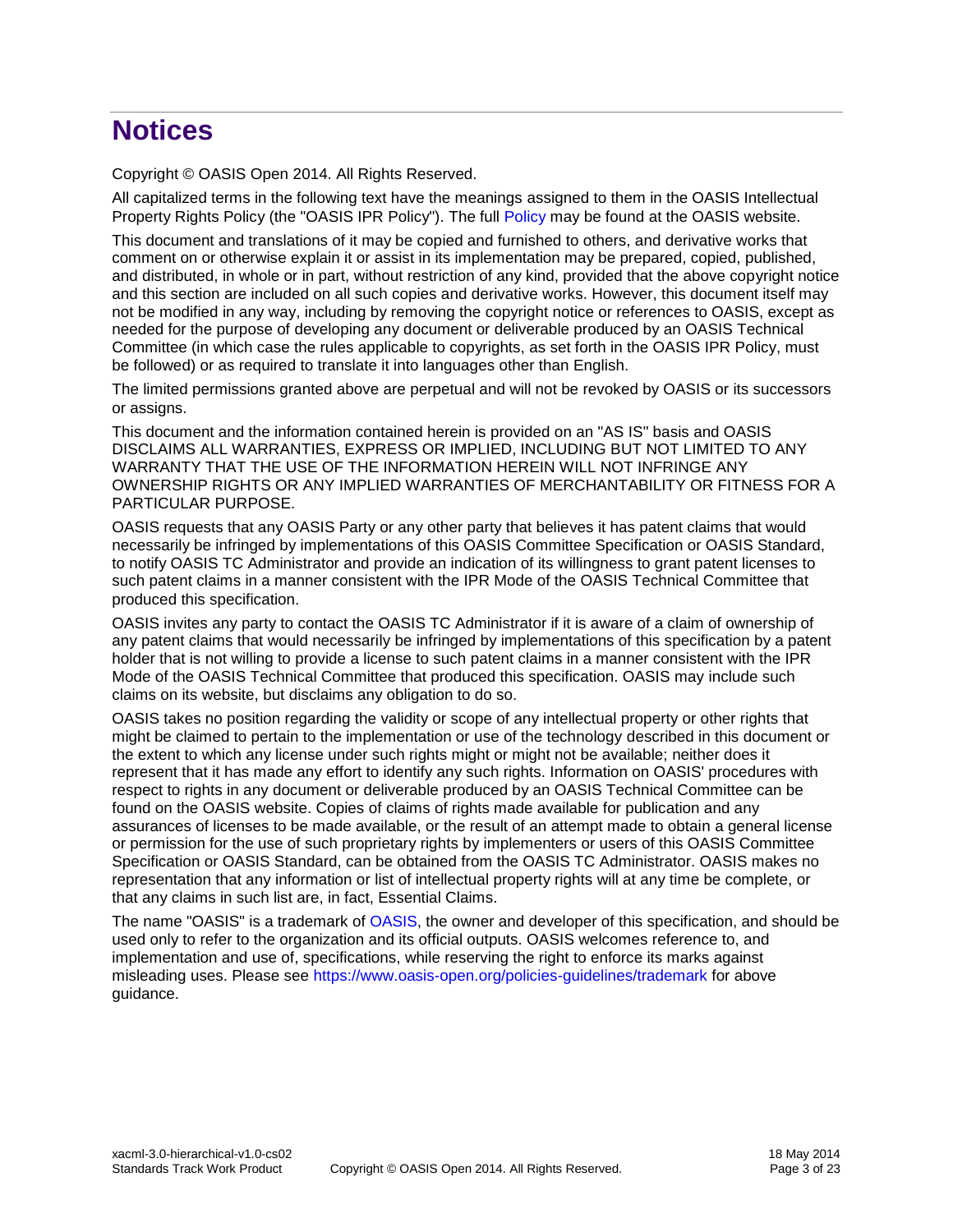## **Table of Contents**

| 1 |                                                                                               |  |
|---|-----------------------------------------------------------------------------------------------|--|
|   |                                                                                               |  |
|   |                                                                                               |  |
|   |                                                                                               |  |
|   |                                                                                               |  |
|   |                                                                                               |  |
|   |                                                                                               |  |
| 2 |                                                                                               |  |
|   |                                                                                               |  |
|   |                                                                                               |  |
|   |                                                                                               |  |
|   |                                                                                               |  |
| 3 |                                                                                               |  |
|   |                                                                                               |  |
|   |                                                                                               |  |
|   |                                                                                               |  |
|   | 3.3.1 Pseudo-code for Nodes in hierarchical resources identified by ancestor attributes (non- |  |
|   |                                                                                               |  |
| 4 |                                                                                               |  |
|   |                                                                                               |  |
|   |                                                                                               |  |
|   |                                                                                               |  |
| 5 |                                                                                               |  |
|   |                                                                                               |  |
|   |                                                                                               |  |
|   |                                                                                               |  |
|   |                                                                                               |  |
|   |                                                                                               |  |
| 6 |                                                                                               |  |
| 7 |                                                                                               |  |
|   |                                                                                               |  |
|   |                                                                                               |  |
|   |                                                                                               |  |
|   | Appendix A.                                                                                   |  |
|   | Appendix B.                                                                                   |  |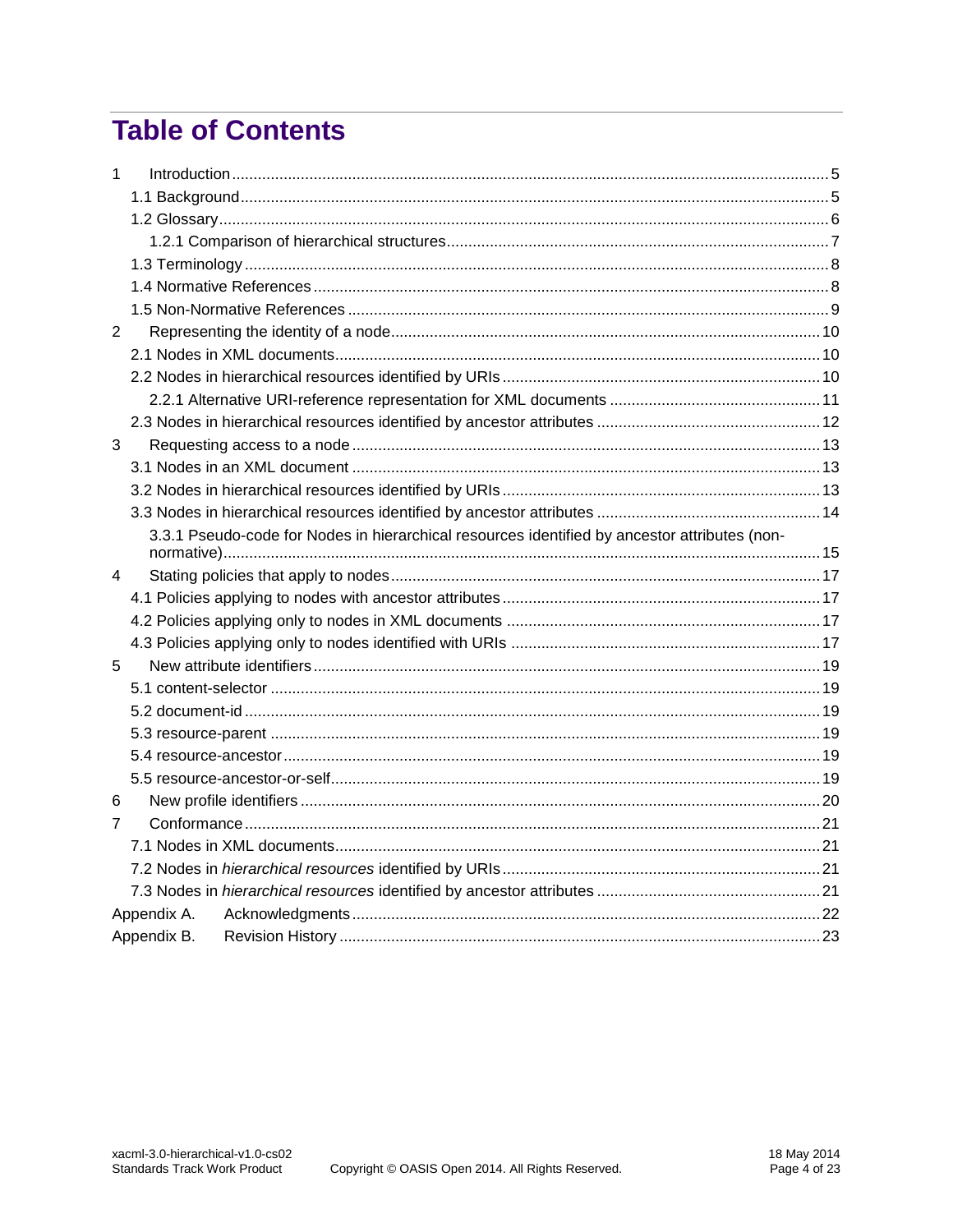## <span id="page-4-0"></span>**1 Introduction**

## <span id="page-4-1"></span>**1.1 Background**

### **{Non-normative}**

It is often the case that a resource is organized as a *hierarchy*. Examples include file systems, XML documents, and organizations. This Profile specifies how XACML can provide access control for a resource that is organized as a *hierarchy*.

Why are resources organized as *hierarchies* special? First of all, policies over *hierarchies* frequently apply the same access controls to entire sub-trees of the *hierarchy*. Being able to express a single policy constraint that will apply to an entire sub-tree of *nodes* in the *hierarchy*, rather than having to specify a separate constraint for each *node*, increases both ease of use and the likelihood that the policy will correctly reflect the desired access controls. Another special characteristic of *hierarchical resources* is that access to one *node* may depend on the value of another *node*. For example, a medical patient might be granted access to the "diagnosis" *node* in a XML document medical record only if the patient's name matches the value in the "patient name" *node*. Where this is the case, the requested *node* can not be processed in isolation from the rest of the *nodes* in the *hierarchy*, and the PDP must have access to the values of other *nodes*. Finally, the identity of *nodes* in a *hierarchy* often depends on the position of the *node* in the *hierarchy*; there also may be multiple ways to describe the identity of a single *node*. In this Profile, a resource organized as a *hierarchy* may be

- a "(rooted) tree" (a *hierarchy* with a single root),
- a "Directed Acyclic Graph" or "*DAG*" (a *hierarchy* with multiple roots, but a *DAG* may not have cycles; (also, a *DAG* may be expanded to an equivalent set of disjoint *hierarchies*, a fact, which is useful to know when conceptualizing the hierarchical properties of the *DAG*)),
- or a "polyarchy" (a "forest", which is a disjoint set of trees, which when applied to a collection of resources may be designed to become a polyarchy, because each disjoint tree is layed on the same collection of resources, and *nodes* from disjoint trees, in general, may refer to the same resource, and as a result, with respect to the resource, merge to become a single *node*, which organizes the resources as a polyarchy; note also, that by jumping from one disjoint tree to another while on an intersecting *node*, that the polyarchy may contain cycles, which are not possible with the *DAG*).

All such resources are called *hierarchical resources* in this Profile. An XML document is always structured as a "tree". Other types of *hierarchical resources*, such as files in a file system that supports links, may be structured as a "forest".

In this Profile, the *nodes* in a *hierarchical resource* are treated as individual resources. An authorization decision that permits access to an interior *node* does not imply that access to its descendant *nodes* is permitted. An authorization decision that denies access to an interior *node* does not imply that access to its descendant *nodes* is denied.

There are three types of facilities specified in this Profile for dealing with *hierarchical resources*:

- Representing the identity of a *node*.
- Requesting access to a *node*.
- Stating policies that apply to one or more *nodes*.

Support for each of these facilities is optional.

This Profile addresses three ways of representing a *hierarchical resource*.

 In the first way, the *hierarchy* of which the *node* is a part is represented as an XML document that is included in the Request, and the requested resource is represented as a *node* in that document.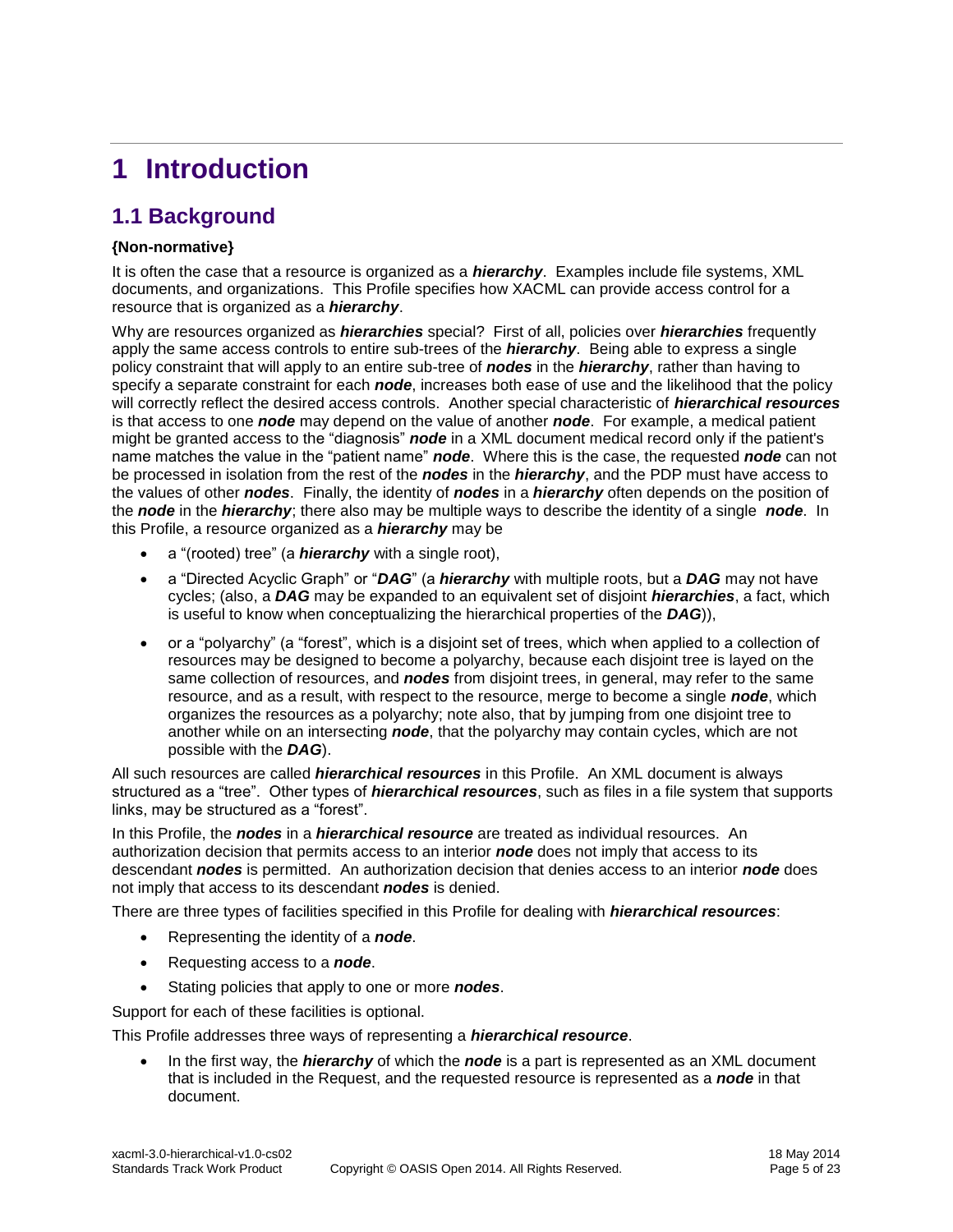- In the second way, the resource must be a part of one or more singly rooted *hierarchies*. The resource is identified using a hierarchical URI which reflects the resource's place in these *hierarchies*.
- In the third way, the resource may be a part of one or more singly or multiply rooted *hierarchies*. The parent and other ancestor *nodes* of the resource are identified as attributes in the request. The naming of the resource (or its ancestors) has no significance in terms of describing the structure of the *hierarchy*.

Note that the actual target resource in the first case need not be part of an XML document - it is merely represented that way in the Request. Likewise, the target resource in the second case might actually be part of an XML document, but is being represented in some other way in the Request.

Facilities for dealing with resources represented as *nodes* in XML documents can make use of the fact that the XML document itself is included in the decision request. **[\[XPath\]](#page-8-1)** expressions can be used to reference *nodes* in this document in a standard way, and can provide unique representations for a given *node* in the document. These facilities are not available for *hierarchical resources* that are not represented as XML documents. Other means must be provided in the case of such non-XML resources for determining the location of the requested *node* in the *hierarchy*. In some cases this can be done by including the *node*'s position in the *hierarchy* as part of the *node*'s identifier. In other cases, a *node* may have more than one normative identity, such as when the pathname of a file in a file system can include hard links. In such cases, the XACML PDP's Context Handler may need to supply the identities of all the *node*'s ancestors. For all these reasons, the facilities for dealing with *nodes* in XML documents differ from the facilities for dealing with *nodes* in other *hierarchical resources*.

In dealing with a *hierarchical resource*, it may be useful to request authorization decisions for multiple *nodes* in the resource in a single decision request. Ways to make such requests are specified in another Profile – the Multiple resource profile of XACML v3.0 **[\[MULTIPLE\]](#page-8-2)**. That Profile also provides a way to return a single authorization decision when access to multiple *nodes* in a *hierarchy* is requested. Readers of this Profile are encouraged to become familiar with the Multiple resource profile of XACML. This Profile may be considered to be layered on top of the multiple resource profile, which in turn is layered on top of the behavior specified in the core XACML specification **[\[XACML\]](#page-8-3)**. The functionality in this Profile MAY, however, be layered directly on the functionality in the core XACML specification.

This Profile for *hierarchical resources* assumes that all requests for access to multiple *nodes* in a *hierarchical resource* **[\[MULTIPLE\]](#page-8-2)** have been resolved to individual requests for access to a single *node*.

## <span id="page-5-0"></span>**1.2 Glossary**

### **DAG**

A Directed Acyclic Graph (*DAG*), which may also be characterized as a *multi-rooted hierarchy*.

#### **Hierarchical resource**

A resource that is organized as a tree or (Directed Acyclic Graph (*DAG*) of individual resources called *nodes*.

#### **Hierarchy**

A general term that applies to all the types of hierarchical representations that are used in this specification to represent the organization of a collection of resource. This includes a *singlerooted hierarchy*, a *multi-rooted hierarchy*, and a *multi-rooted disjoint hierarchy*.

#### **Multi-rooted disjoint hierarchy**

A "hierarchy" that has multiple top level "root" *nodes*, each of which is top *node* of a *singlerooted hierarchy*, which in general, contains subtrees that overlap with subtrees of the other *single-rooted hierarchies*, that are topped by the other top level root *nodes*, where all the *nodes* that were in each original *single-rooted hierarchy* retain their identity as having been and remaining as a member of that original hierarchy. Because of this retention of identity within original *single-rooted hierarchy*, there are no restrictions with respect to cycles or otherwise as to the layout of the *single-rooted hierarchies* with respect to each other. This structure is also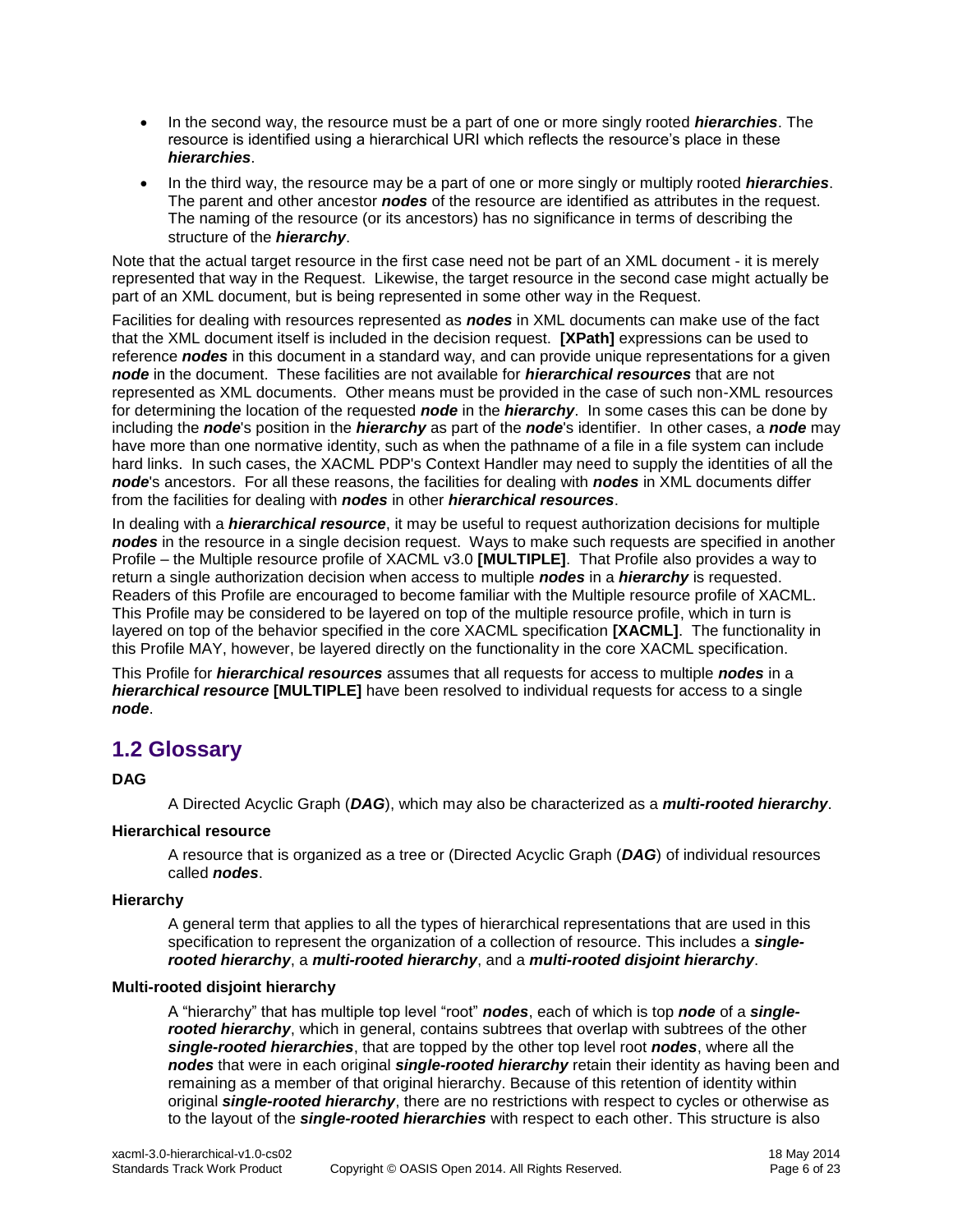know as a "polyarchy". It is also known as a "forest", or "disjoint set of trees", with the logical to physical characteristic that each "set of overlapping *nodes*" from multiple *hierarchies* that identifies a specific single resource, actually contains a "set of individual distinct identifiers" any of which can be used to identify that single resource within the *multi-rooted disjoint hierarchy*.

A specific example of this type of structure may begin with a set of resources that have been identified and organized within a *single-rooted hierarchy* by having one of a set of hierarchical URIs (considered to be a distinct hierarchical namespace) assigned to each resource as described in section [2.2.](#page-9-2) One may then for a totally independent purpose apply another set of hierarchical URIs (section [2.2\)](#page-9-2) to a set of resources that may include part or all of the first set, and may include new members that were not included in the first set. Note that any *multi-rooted hierarchy* (*DAG*) may be represented in this manner.

However, the *multi-rooted disjoint hierarchy* (polyarchy) has no constraints on the additional *single-rooted hierarchies* that are laid down, and therefore, can be used to create more complex structures that may include cycles that cannot be represented by a *DAG*. Note also, that the use of URIs is a convenience and not a necessity for implementation of this structure.

#### **Multi-rooted hierarchy**

A "hierarchy" that has multiple top level "root" *nodes*, each of which is top *node* of a *singlerooted hierarchy*, which in general, contains subtrees that overlap with subtrees of the other *single-rooted hierarchies*, that are topped by the other top level root *nodes*. This type of "hierarchy" is also know as a Directed Acyclic Graph (*DAG*). In general, multiple *single-rooted hierarchies* may be laid across a set of resources for organization purposes. The *DAG* properties constrain the layout options somewhat, in that within the layout of the multiple overlapping *hierarchies*, there may not be contained any cycles, i.e. where one could follow a path from any particular *node* that eventually returns to that same particular *node*.

A specific example of this type of structure may begin with a set of resources that have been identified and organized within a *single-rooted hierarchy* by having one of a set of hierarchical URIs (considered to be a distinct hierarchical namespace) assigned to each resource as described in section [2.2.](#page-9-2) One may then for a totally independent purpose apply another set of hierarchical URIs (section [2.2\)](#page-9-2) to a set of resources that may include part or all of the first set, and may include new members that were not included in the first set. Note that any *multi-rooted hierarchy* (*DAG*) may be represented in this manner.

However, there are constraints on the 2<sup>nd</sup> and additional **single-rooted hierarchies** that are laid down, specifically, that no cycles are allowed to be produced when the new edges are added to the *DAG* for the additional *hierarchies*.

#### **Node**

An individual resource that is part of a *hierarchical resource*.

#### **Single-rooted hierarchy**

A "hierarchy" that has one top level "root" *node* and each member of the *hierarchy* can have only one parent *node*. Examples of resources that fit this model include a single XML document, and any *hierarchical resource* that is organized as a single *hierarchy*, such as typical organization charts, or the individual components within an overall assembly, where the finished assembled entity represents the top root *node*.

### <span id="page-6-0"></span>**1.2.1 Comparison of hierarchical structures**

The following table is intended to capture the salient features of the hierarchical structures used in this document: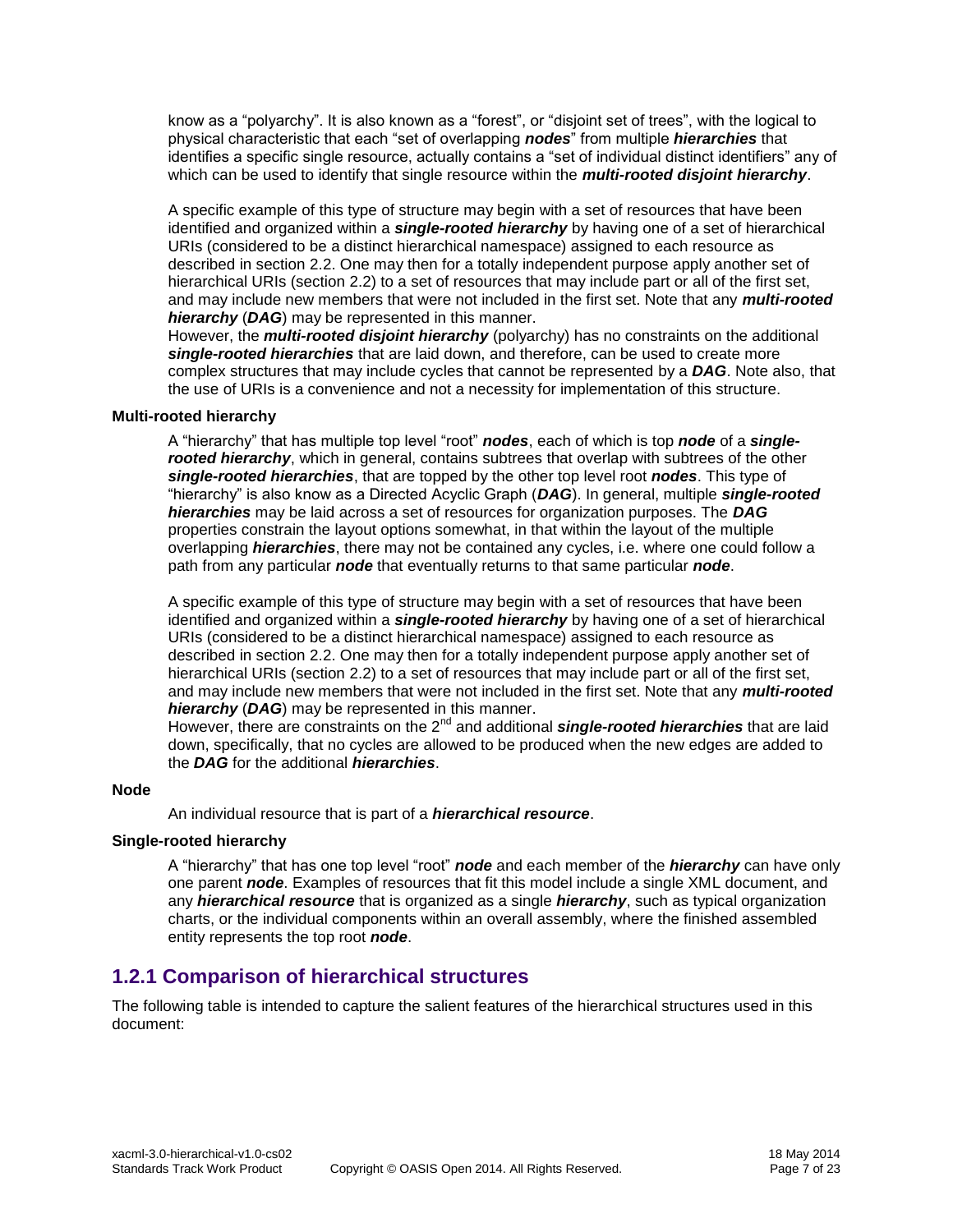|                                                                                                                   | <b>Single-Rooted</b><br><b>Hierarchy</b><br>(XML document) | <b>Multi-Rooted</b><br><b>Hierarchy</b><br>(DAG)       | <b>Multi-Rooted</b><br><b>Disjoint Hierarchy</b><br>(polyarchy)                                                                                |
|-------------------------------------------------------------------------------------------------------------------|------------------------------------------------------------|--------------------------------------------------------|------------------------------------------------------------------------------------------------------------------------------------------------|
| Number of root nodes                                                                                              |                                                            | n>=1                                                   | n>=1                                                                                                                                           |
| Maximum number of<br>parent nodes                                                                                 | 1                                                          | $m>=1$                                                 | $m>=1$                                                                                                                                         |
| Is original hierarchical<br>membership retained                                                                   | <b>Yes</b>                                                 | <b>No</b>                                              | <b>Yes</b>                                                                                                                                     |
| Are navigation cycles<br>allowed                                                                                  | <b>No</b>                                                  | <b>No</b>                                              | Yes, by shifting to at<br>least one different<br>original hierarchy<br>along cyclic path, if<br>such paths exist.                              |
| Are there restrictions<br>whether a specific<br>existing node is allowed<br>to be made a child of<br>current node | <b>Yes</b>                                                 | Yes, if adding the new<br>node will create a<br>cycle. | No, however, each<br>new connection made<br>must identify a<br>specific hierarchy<br>included in current<br>node, or begin a new<br>hierarchy. |

The situation with "cycles" is that there seems, in general, little point to purposely trying to create such a cycle, however, if such a cycle should happen to occur as a result of the difference in semantics of two *single-rooted hierarchies* that are being applied to the set of resources, whereby, for example, if in one *hierarchy node* "a" is the parent of *node* "b", while in a 2nd *hierarchy node* "b" was the parent of *node* "a" then such a construct would not be allowed by the *DAG*, but would be allowed by the polyarchy. As a result, the polyarchy may be regarded as more general than the *DAG*, because the layouts possible with a polyarchy are a superset of those possible with a *DAG* on the same set of resources.

## <span id="page-7-0"></span>**1.3 Terminology**

The key words "MUST", "MUST NOT", "REQUIRED", "SHALL", "SHALL NOT", "SHOULD", "SHOULD NOT", "RECOMMENDED", "MAY", and "OPTIONAL" in this document are to be interpreted as described in **[\[RFC2119\]](#page-8-4)**.

The phrase {Optional} means that the described functionality is optional for compliant XACML implementations, but, if the functionality is claimed as being supported according to this Profile, then it SHALL be supported in the way described.

Example code listings appear like this.

In descriptions of syntax, elements in angle brackets ("<", ">") are to be replaced by appropriate values, square brackets ("[", "]") enclose optional elements (but are taken as literal when within quotes), elements in quotes are literal components, backslash-quote ("\"") is a literal quote character within a literal component, and an unquoted asterisk, ( \* ), indicates that the preceding element may occur zero or more times, whereas an asterisk in quotes, ("\*"), is a literal asterisk.

## <span id="page-7-1"></span>**1.4 Normative References**

**[ISO10181-3]** ISO/IEC JTC 1, Information technology -- Open Systems Interconnection -- Security frameworks for open systems: Access control framework, ISO/IEC 10181-3:1996, 1996.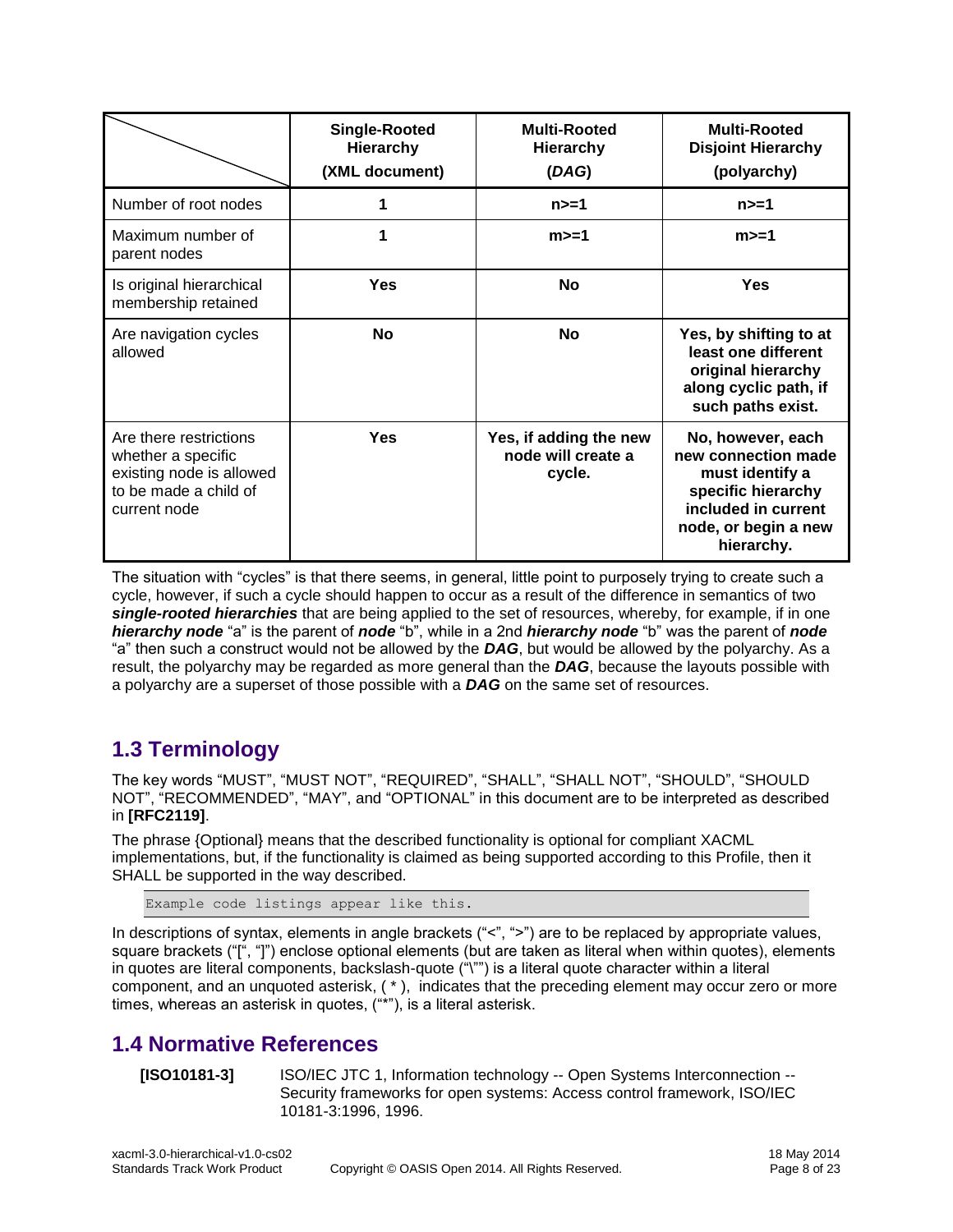<span id="page-8-5"></span><span id="page-8-4"></span><span id="page-8-2"></span>

| [RFC1034]  | Mockapetris, P., "DOMAIN NAMES - CONCEPTS AND FACILITIES", IETF RFC<br>1034, November 1987, http://www.ietf.org/rfc/rfc1034.txt                                                            |  |  |  |  |
|------------|--------------------------------------------------------------------------------------------------------------------------------------------------------------------------------------------|--|--|--|--|
| [RFC2119]  | Bradner, S., "Key words for use in RFCs to Indicate Requirement Levels", BCP<br>14, RFC 2119, March 1997. http://www.ietf.org/rfc/rfc2119.txt.                                             |  |  |  |  |
| [RFC3986]  | Berners-Lee, T., et al., "Uniform Resource Identifiers (URI): Generic Syntax",<br>IETF RFC 3986, January 2005, http://www.ietf.org/rfc/rfc3986.txt.                                        |  |  |  |  |
| [RFC3198]  | Westerinen, A., et al., "Terminology for Policy-Based Management", IETF RFC<br>3198, November 2001, http://www.ietf.org/rfc/rfc3198.txt.                                                   |  |  |  |  |
| [MULTIPLE] | XACML v3.0 Multiple Decision Profile Version 1.0. 10 August 2010. OASIS<br>Committee Specification 01. http://docs.oasis-open.org/xacml/3.0/xacml-3.0-176<br>multiple-v1-spec-cs-01-en.doc |  |  |  |  |
| [XACML]    | eXtensible Access Control Markup Language (XACML) Version 3.0. 22 January<br>2013. OASIS Standard. http://docs.oasis-open.org/xacml/3.0/xacml-3.0-core-<br>spec-os-en.html                 |  |  |  |  |
| [XPath]    | "XML Path Language (XPath), Version 1.0", W3C Recommendation 16,<br>November 1999. Available at http://www.w3.org/TR/xpath                                                                 |  |  |  |  |

## <span id="page-8-3"></span><span id="page-8-1"></span><span id="page-8-0"></span>**1.5 Non-Normative References**

<span id="page-8-6"></span>**[URIOpacity]** Ian Jacobs, et al., "Architecture of the World Wide Web", Volume One, section 2.5, W3C Recommendation 15 December 2004, [http://www.w3.org/TR/webarch/#uri-opacity](http://www.w3.org/TR/webarch/%23uri-opacity)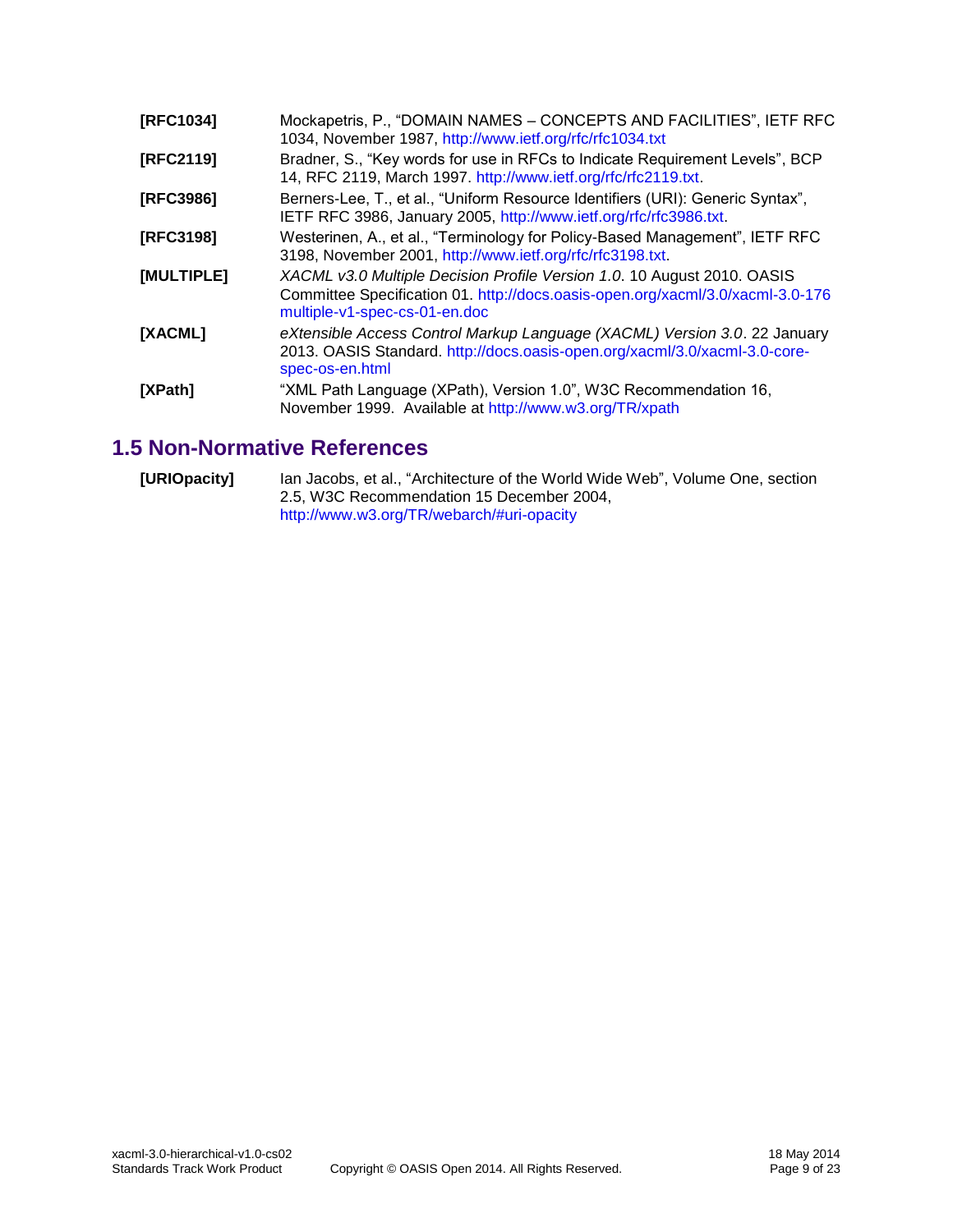## <span id="page-9-0"></span>**2 Representing the identity of a node**

In order for XACML policies to apply consistently to *nodes* in a *hierarchical resource*, it is necessary for the *nodes* in that resource to be represented in a consistent way. If a policy refers to a *node* using one representation, but a request refers to the *node* using a different representation, then the policy will not apply, and security may be compromised.

The following sections describe RECOMMENDED representations for *nodes* in *hierarchical resources*. Alternative representations of *nodes* in a given resource are permitted so long as all Policy Administration Points and all Policy Enforcement Points that deal with that resource have contracted to use the alternative representation.

## <span id="page-9-1"></span>**2.1 Nodes in XML documents**

### **{Optional}**

The following URI SHALL be used as the identifier for the functionality specified in this Section of this Profile. This identifier represents metadata about this specification and implementations implementing this specification. This identifier MAY be used to describe capabilities of an implementation or to make other references to this specification

urn:oasis:names:tc:xacml:3.0:profile:hierarchical:xml-node-id

The identity of a *node* in a resource that is represented as an XML document instance SHALL be an XPath expression that evaluates to exactly that one *node* in the copy of the resource that is contained in the <Content> element of the <Attributes> element with the resource category of the <Request>.

Note: one possible XPath expression template for representation of *node* identifiers in an XML document or as part or a URI-reference is described in section [2.2.1.](#page-10-0)

## <span id="page-9-2"></span>**2.2 Nodes in hierarchical resources identified by URIs**

#### **{Optional}**

The following URI SHALL be used as the identifier for the functionality specified in this Section of this Profile. This identifier represents metadata about this specification and implementations implementing this specification. This identifier MAY be used to describe capabilities of an implementation or to make other references to this specification

urn:oasis:names:tc:xacml:3.0:profile:hierarchical:URI-node-id.

The identity of a *node* in a *hierarchical resource* that is not represented as an XML document instance MAY be represented as a URI that conforms to **[\[RFC3986\]](#page-8-5)** and which has a hierarchical structure where the ancestors are delimited by slashes. (According to **[\[RFC3986\]](#page-8-5)** URI schemes may be non-hierarchical, e.g. mailto:, hierarchical without slashes, e.g. urn: or hierarchical using slashes, e.g. http:.). Hierarchical URIs with slashes are of the following generic form.

```
<scheme> ":" ["//" <authority>] [ "/" <pathname>]
```
File system resources SHALL use the "file:" scheme. If the resource is identified with a standard <scheme> specified in **[\[RFC3986\]](#page-8-5)** or in a related standard for a registered URI scheme which is hierarchical with slashes, then that scheme SHALL be used. Otherwise the URI SHALL use the "file:" scheme.

The <pathname> portion of the URI SHALL be of the form

- <root name> [ "/" <node name> ] \*
- $\bullet$  The sequence of  $\lt$ root name> and  $\lt$ node name> values SHALL correspond to the individual hierarchical component names of ancestors of the represented *node* along the path from a <root> *node* to the represented *node*.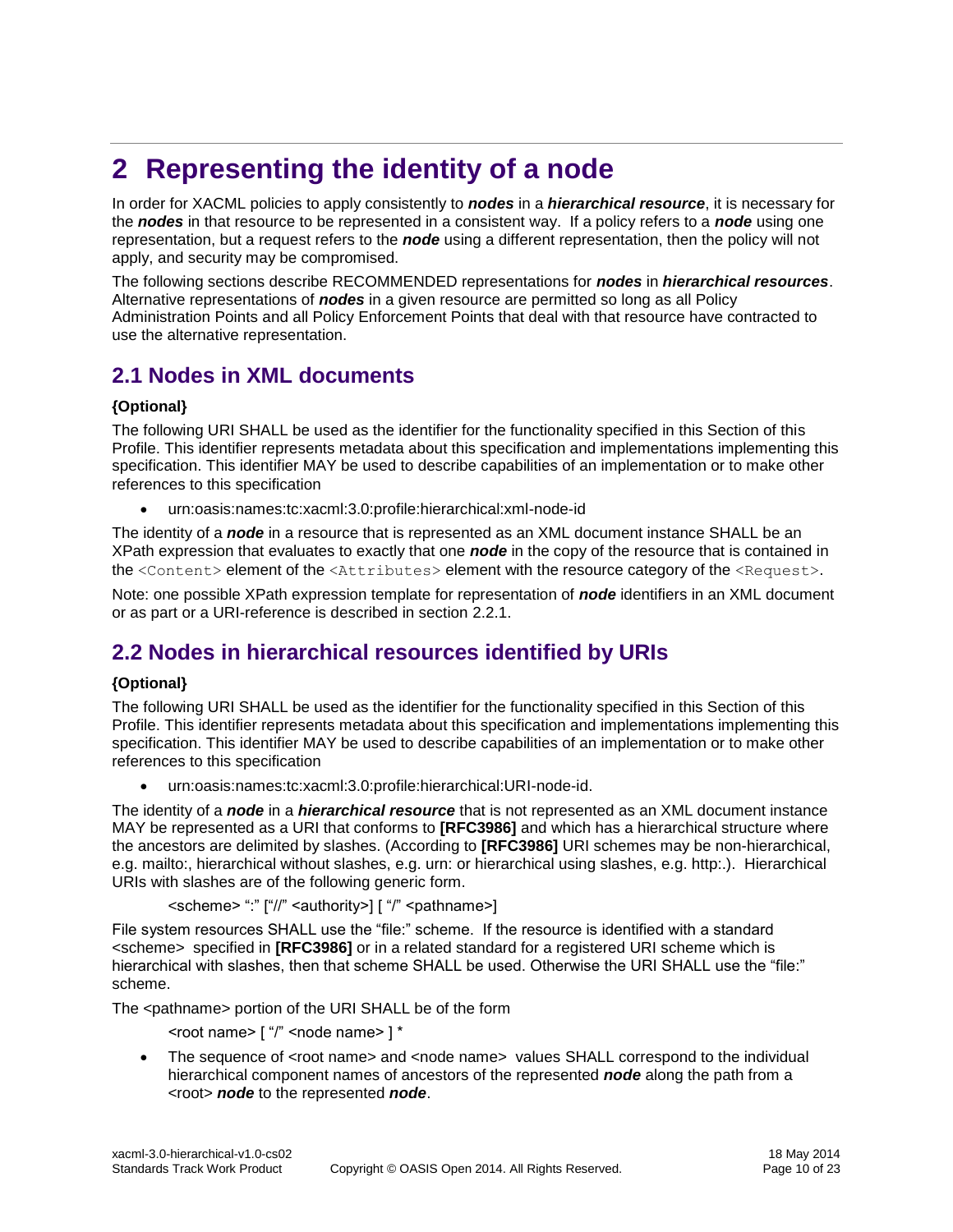- The components of the <pathname> portion of the URI SHALL be specified using the canonical form for such path components at the <authority>.
- In accordance with **[\[RFC3986\]](#page-8-5)**, the separator character between hierarchical components of the  $\epsilon$  spathname> portion of the URI SHALL be the character " $\mu$ ". Sequences of the "/" character SHALL be resolved to a single "/". *Node* identities SHALL NOT terminate with the "/" character.
- All <pathname> values SHALL be absolute.
- If there is more than one fully resolved, absolute path from a  $\lt$ root $\gt$  at the  $\lt$  authority $\gt$  to the represented *node*, then a separate resource attribute with AttributeId "urn:oasis:names:tc:xacml:1.0:resource:resource-id" and DataType http://urn:oasis:names:tc:xacml:1.0:data-type:anyURI SHALL be present in the Request Context for each such path.

Implementation note: the scheme name of the URI should be checked to determine it is an expected scheme before parsing the URI into its hierarchical components.

Also note that the notion of parsing the syntax of a URI is controversial, see for example **[\[URIOpacity\]](#page-8-6)**.

### <span id="page-10-0"></span>**2.2.1 Alternative URI-reference representation for XML documents**

### **{Optional}**

The following URI SHALL be used as the identifier for the functionality specified in this Section of this Profile:

urn:oasis:names:tc:xacml:3.0:profile:hierarchical:URI-reference-node-id.

The identity of a *node* in a *hierarchical resource* that is represented as an XML document instance MAY be represented as a URI-reference that conforms to **[\[RFC3986\]](#page-8-5)** and which has a hierarchical structure where the ancestors are delimited by slashes. Hierarchical "URI-references" with slashes conform to the following five component generic form (where the "URI portion" is the first four components):

```
<scheme> ":" ["//" <authority>] ["/" <pathname>] ["?" <query>] ["#" <fragment>]
```
The query portion of the URI is not used in this profile.

The <fragment> portion of the URI-reference MAY be used to identify explicit element, attribute, text, and other nodes in an XML document when constructed as an XPath path expression using the following form:

```
<fragment = "xpointer(/" <fragment-id < ")"
```

```
\langle = \langle = \rangle = \langle \rangle = \langle \rangle \langle = \langle \rangle = \langle \rangle \langle \rangle \langle \rangle \langle \rangle \langle \rangle \langle \rangle \langle \rangle \langle \rangle \langle \rangle \langle \rangle \langle \rangle \langle \rangle \langle \rangle \langle \rangle \langle \rangle \langle \rangle
```
where

```
<end-node-xsegment> = <attr-node-xsegment > | 
                       <text-node-xsegment> | 
                       <other-node-xsegment>
```
and

<doc-node-xsegment> = "\*:" <doc-node-local-name> [ <namespace-uri> ]  $\leq$ elem-node-xsegment> = = "\*:"  $\leq$ elem-node-local-name> [  $\leq$ namespace-uri> ] [  $\leq$ position> ] <attr-node-xsegment> = "@" "\*:" <attr-node-local-name> [ <namespace-uri> ] <text-node-xsegment> = "text()"  $\epsilon$ -other-node-xsegment $\epsilon$  = (literal xpath syntax for other node types)

```
<position> = "[" <integer> "]" 
\langle = (same as result of xpath fcn: position(), i.e. integer \langle = 1 \rangle
```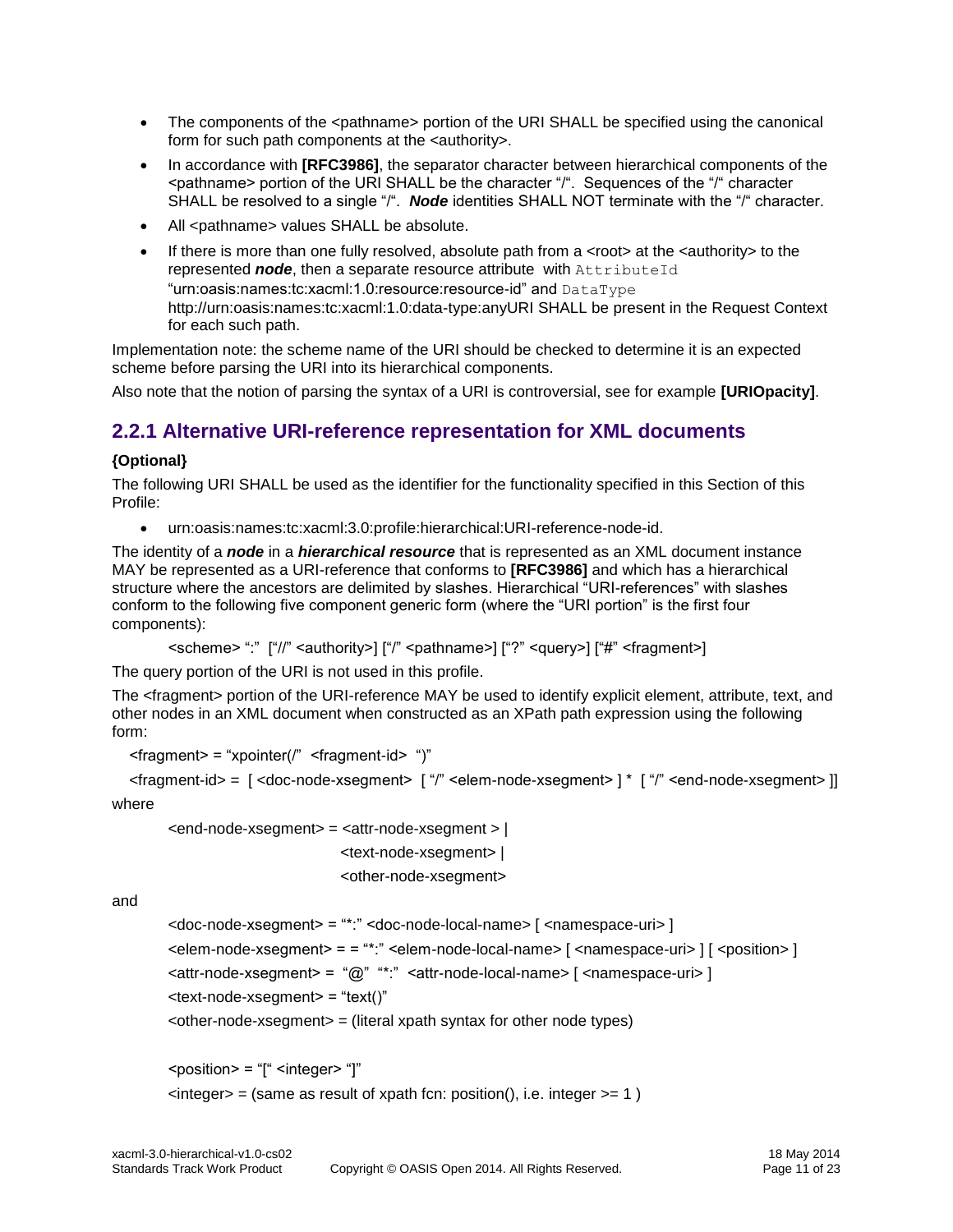<namespace-uri> = "[namespace-uri()=\"" <literal-namespace> "\"]"  $\text{differential-namespace} = (\text{same as result of } \text{xpath for: } \text{namespace-uri}() )$ 

Notes:

- When expressions using the above syntax are used within an actual URI-Reference, the literal forms of <\*-node-xsegment> items MUST be percent-encoded as described in **[\[RFC3986\]](#page-8-5)**. However, the decoded form is an executable XPath path expression.
- The <\*-node-xsegment> items are all have a leading "\*:" which selects all **nodes** in any namespace with the  $\lt^*$ -node-local -name> that follows. The following  $\lt$ namespace-uri> item is then used to specify the namespace.
- When the following literal <namespace-uri> predicate appears in an expression it may be ignored or removed by the policies without changing the meaning of the expression:

```
 [namespace-uri()=""]
```
because when the namespace-uri() XPath function evaluates to the empty string as shown, this means there is "no namespace" defined for the element, which is equivalent to an unprefixed local-name QName. Also the "\*:" may also be ignored or removed. (Ignoring or removing is meant within the context of regular expression (regexp) processing.)

For example the XPath segment "\*:abc[namespace-uri()=""]" may be regarded as equal to "abc".

Policies may, in general, ignore <position> predicates for matching purposes (i.e. allow "any" position value), because they usually do not represent a specific property of the *node*, but only provide a discriminator for otherwise equal *node* locations within the *hierarchy*. For example, a list of line items in a purchase order, usually does not attach any specific significance to the order in which the line items appear.

## <span id="page-11-0"></span>**2.3 Nodes in hierarchical resources identified by ancestor attributes**

#### **{Optional}**

The following URI SHALL be used as the identifier for the functionality specified in this Section of this Profile. This identifier represents metadata about this specification and implementations implementing this specification. This identifier MAY be used to describe capabilities of an implementation or to make other references to this specification

urn:oasis:names:tc:xacml:3.0:profile:hierarchical:attribute-node-id.

The identity of a *node* in a *hierarchical resource* that is not represented as an XML document instance MAY be represented by specifying its ancestors as XACML attributes in the request. In this case the *node* and its ancestors may be identified using identifiers of any XACML datatype. There is no requirement that different *nodes* use the same XACML datatype or that *nodes* in the same *hierarchy* use the same datatype.

In this mode of operation, any number of *hierarchies* with any number of roots may be represented, however, only *hierarchies* of which the resource is a member will be included. *Hierarchies* which include the ancestors or descendants of the resource, but do not contain the resource are not included.

In this approach, considerable information is discarded. It is not possible to determine how many *hierarchies* there are or which ancestors are in which *hierarchies* or the relative position of ancestors other than immediate parents.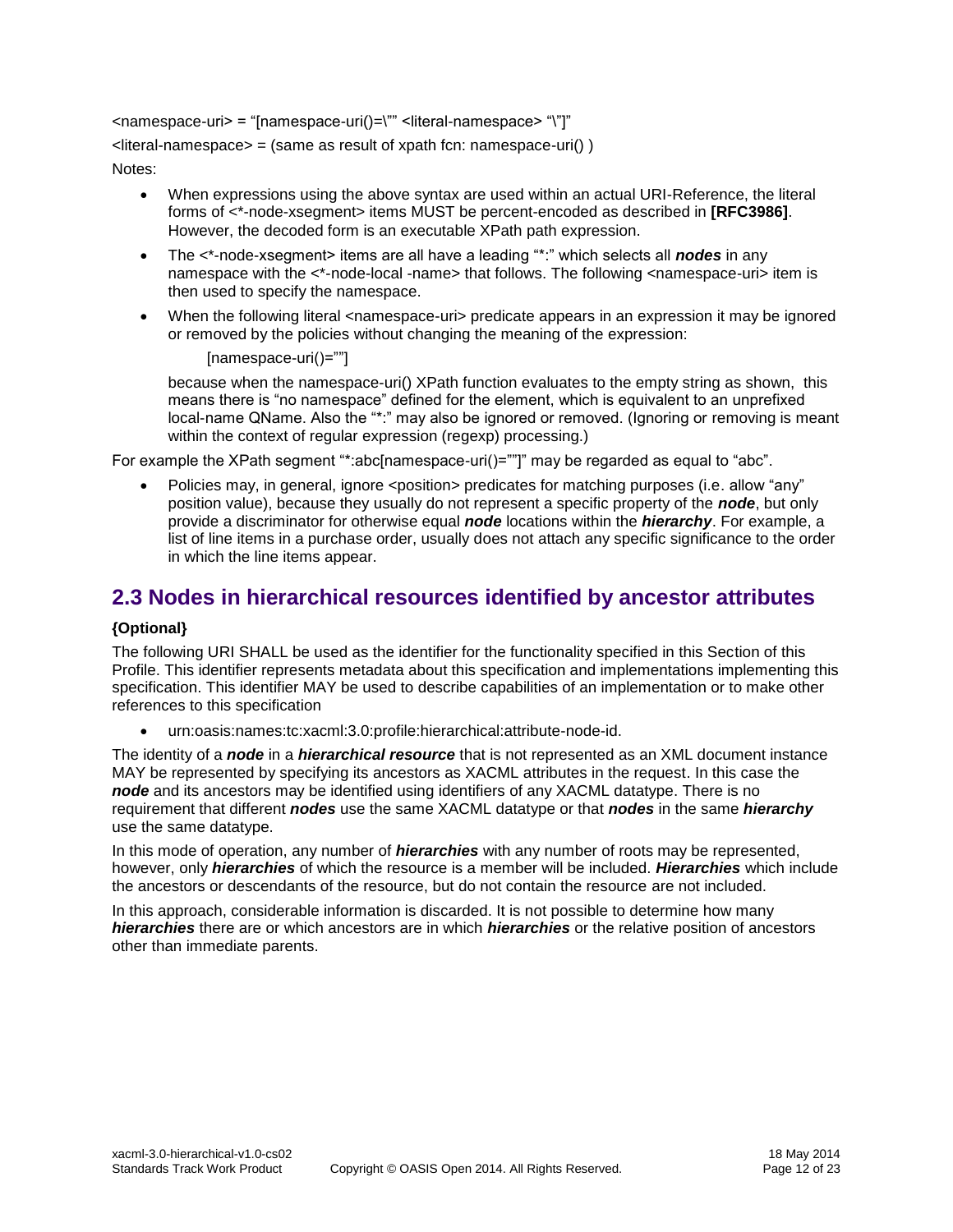## <span id="page-12-0"></span>**3 Requesting access to a node**

In order for XACML policies to apply consistently to *nodes* in a *hierarchical resource*, it is necessary for each request context that represents a request for access to a *node* in that resource to use a consistent description of that *node* access. If a policy refers to certain expected attributes of a *node*, but the request context does not contain those attributes, or if the attributes are not expressed in the expected way, then the policy may not apply, and security may be compromised.

The following sections describe RECOMMENDED request context descriptions of access to *nodes* in *hierarchical resources*. Alternative representations of such requests are permitted so long as all Policy Administration Points and all Policy Enforcement Points that deal with that resource have contracted to use the alternative representation.

## <span id="page-12-1"></span>**3.1 Nodes in an XML document**

#### **{Optional}**

The following URI SHALL be used as the identifier for the functionality specified in this Section of this Profile. This identifier represents metadata about this specification and implementations implementing this specification. This identifier MAY be used to describe capabilities of an implementation or to make other references to this specification

urn:oasis:names:tc:xacml:3.0:profile:hierarchical:xml-node-req

In order to request access to a resource represented as a *node* in an XML document, the request context <Attributes> element in the resource category SHALL contain the following elements and XML attributes:

- $\bullet$  A <Content> element that contains the entire XML document instance of which the requested *node* is a part.
- An <Attribute> element with an AttributeId of "urn:oasis:names:tc:xacml:3.0:contentselector" and a DataType of "urn:oasis:names:tc:xacml:3.0:data-type:xpathExpression". The <AttributeValue> of this <Attribute> SHALL be an XPath expression whose context node SHALL be the <Content> element in the "urn:oasis:names:tc:xacml:3.0:attributecategory:resource" attribute category. This XPath expression SHALL evaluate to a nodeset containing the single node in the <Content> element that is the node to which access is requested. This <Attribute> MAY specify an Issuer.

Additional attributes MAY be included in the <Resource> element. In particular, the following attribute MAY be included.

An <Attribute> element with an AttributeId of "urn:oasis::names:tc:xacml:2.0:resource:document-id" and a DataType of "urn:oasis:names:tc:xacml:1.0:data-type:anyURI". The <AttributeValue> of this <Attribute> SHALL be a URI that identifies the XML document of which the requested resource is a part, and of which a copy is present in the  $\leq$ Content> element. This <Attribute> MAY specify an Issuer.

## <span id="page-12-2"></span>**3.2 Nodes in hierarchical resources identified by URIs**

### **{Optional}**

The following URI SHALL be used as the identifier for the functionality specified in this Section of this Profile:

urn:oasis:names:tc:xacml:3.0:profile:hierarchical:URI-node-id.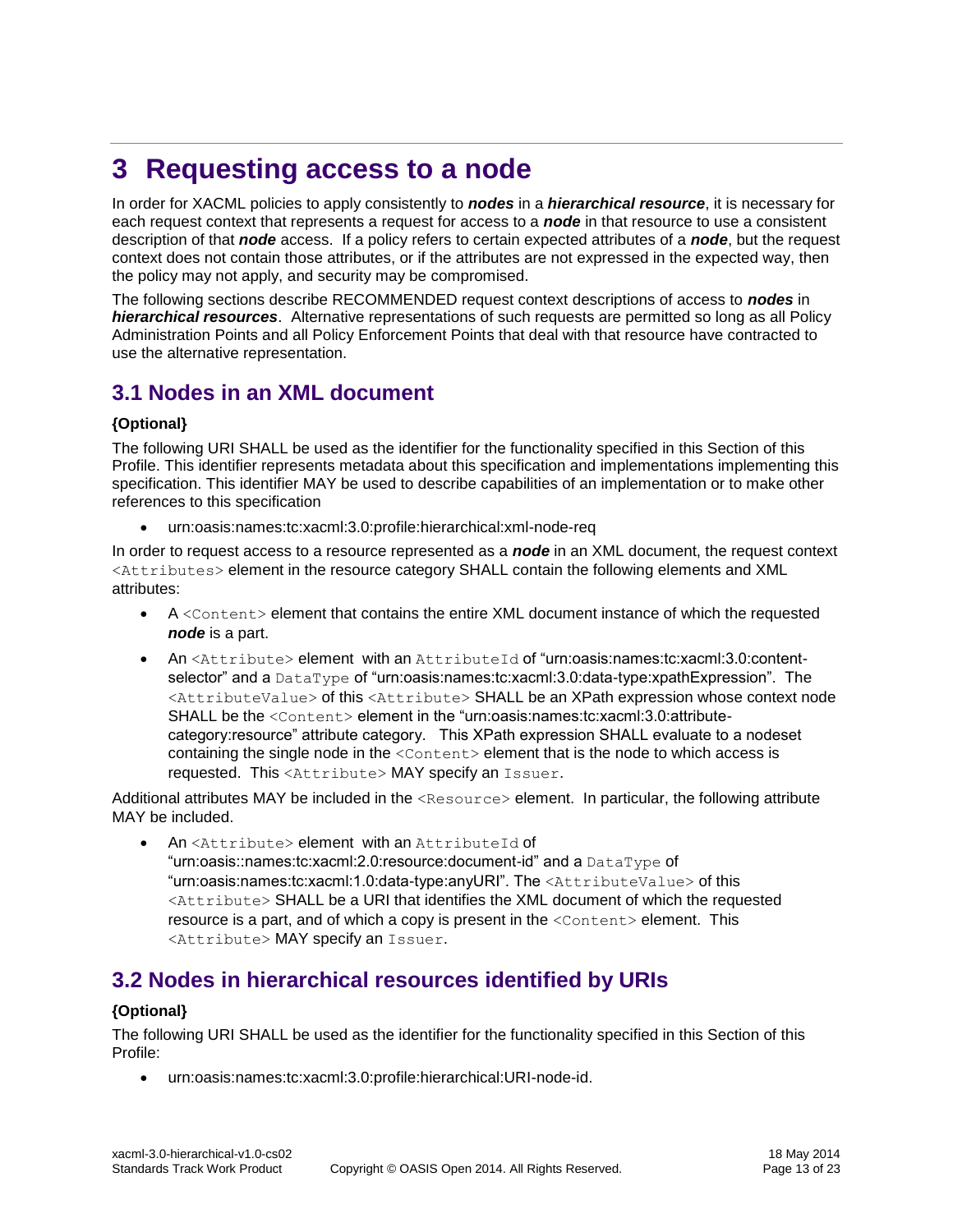The resource SHALL be identified by means of a hierarchical URI (or URIs) as described in section [2.2.](#page-9-2) Parent and Ancestor attributes SHALL NOT be provided.

## <span id="page-13-0"></span>**3.3 Nodes in hierarchical resources identified by ancestor attributes**

### **{Optional}**

The following URI SHALL be used as the identifier for the functionality specified in this Section of this Profile

urn:oasis:names:tc:xacml:3.0:profile:hierarchical:attribute-node-id.

The attributes with AttributeId of "urn:oasis::names:tc:xacml:2.0:resource:resource-parent", "urn:oasis::names:tc:xacml:2.0:resource:resource-ancestor", and

"urn:oasis::names:tc:xacml:2.0:resource:resource-ancestor-or-self" are optional to implement. If this section of the specification is supported, the following URIs SHALL be used as identifiers for the functionality they represent:

- urn:oasis:names:tc:xacml:2.0:profile:hierarchical:non-xml-node-req:resource-parent
- urn:oasis:names:tc:xacml:2.0:profile:hierarchical:non-xml-node-req:resource-ancestor
- urn:oasis:names:tc:xacml:2.0:profile:hierarchical:non-xml-node-req:resource-ancestor-or-self

In order to request access to a *node* in a *hierarchical resource* in this mode of operation, the request context <Attributes> element SHALL NOT contain a <Content> element. The request context <Attributes> element in the resource category SHALL contain the following elements and XML attributes. Note that in this case, a *node* MAY have multiple parents. For example, in a file system that supports hard links, there may be multiple normative paths to a single file. Each such path MAY contain different sets of parents and ancestors.

The following discussion assumes that the Context Handler knows what *hierarchies* exist, how they are represented and how the *nodes* in them are named. There may be any number of distinct *hierarchies* which may be singly or multiply rooted. Individual *nodes* may belong to any number of *hierarchies*. *Nodes* in the *hierarchies* may be of a single type or multiple types. The resource-id of *nodes* may be of the same XACML datatype or different ones. Where they use the same datatype, say string, the naming scheme may be a single scheme or multiple schemes. A *node* may have a different name in every *hierarchy* it is in or one name in all *hierarchies*. A *node* may have multiple names in a single *hierarchy* of which it is a member. In general the naming scheme is not constrained to relate to the *hierarchy* in any way.

All that is required is that the Context Handler be able to determine what *hierarchies* exist, what are the recource-ids of the members and what are their relationships. Starting from this information the Context Handler SHALL perform the following steps or some process which gives equivalent results.

- 1. Identify all the *hierarchies* associated with the resources in question.
- 2. Drop from further consideration any *hierarchies* of which the *node* in question is not actually a members.
- 3. Drop from further consideration any descendants of the *node*.
- 4. In each *hierarchy* in turn, collect all of the identifiers for all of the *nodes* in each *hierarchy* for each of the *node* types described below.
- 5. Discard any duplicates.
- For each representation of the requested *node*, an <Attribute> element with AttributeId of "urn:oasis::names:tc:xacml:1.0:resource:resource-id". The <AttributeValue> of this <Attribute> SHALL be an identifier of the *node* to which access is requested. The DataType of the <AttributeValue> of this <Attribute> MAY be of any XACML datatype. This <Attribute> MAY specify an Issuer.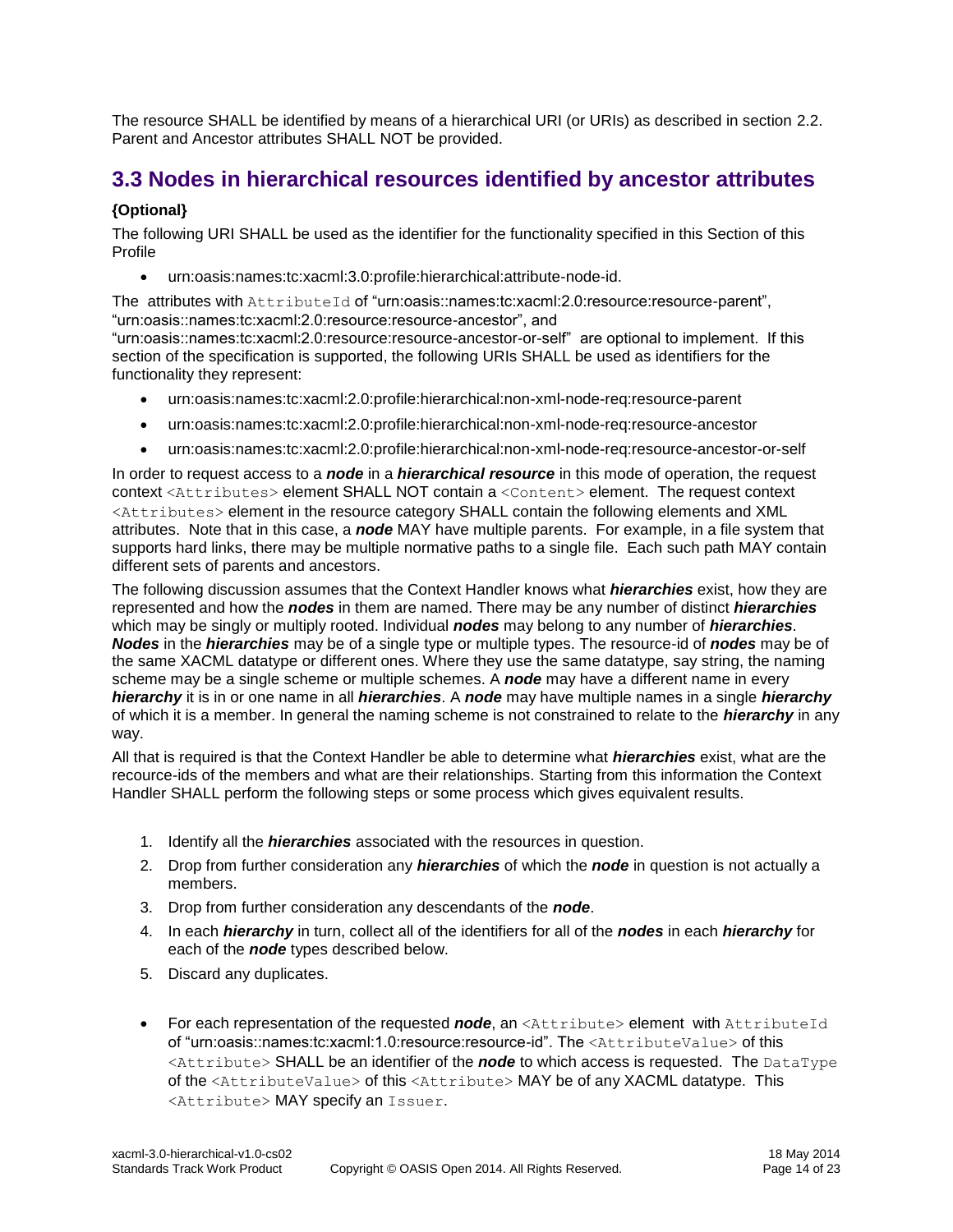- For each immediate parent of the *node* specified in the "resource-id" attribute or attributes, and for each representation of that parent *node*, an <Attribute> element with AttributeId "urn:oasis:names:tc:xacml:2.0:resource:resource-parent". The <AttributeValue> of this <Attribute> SHALL be an identifier of the parent *node*. The DataType of the <AttributeValue> of this <Attribute> MAY be of any XACML datatype This <Attribute> MAY specify an Issuer.
- For each ancestor of the *node* specified in the "resource-id" attribute or attributes, and for each representation of that ancestor *node*, an <Attribute> element with AttributeId "urn:oasis:names:tc:xacml:2.0:resource:resource-ancestor". The <AttributeValue> of this <Attribute> SHALL be an identifier of the ancestor *node*. The DataType of the <AttributeValue> of this <Attribute> MAY be of any XACML datatype This <Attribute> MAY specify an Issuer.
- For each ancestor of the *node* specified in the "resource-id" attribute or attributes, and for each representation of that ancestor *node*, and for each representation of the "resource-id" *node* itself, an <Attribute> element with AttributeId "urn:oasis:names:tc:xacml:2.0:resource:resource-ancestor-or-self". The <AttributeValue> of this <Attribute> SHALL be an identifier of the ancestor *node* or of the "resource-id" *node* itself. The DataType of the <AttributeValue> of this <Attribute> MAY be of any XACML datatype. This <Attribute> MAY specify an Issuer. Additional attributes MAY be included in the <Attributes> element.

### <span id="page-14-0"></span>**3.3.1 Pseudo-code for Nodes in hierarchical resources identified by ancestor attributes (non-normative)**

This section contains pseudo-code which may be considered to represent a model by which one can represent any collection of resources that are each individually identified as belonging to one or more *hierarchies* and/or *DAGs*. An algorithm is then defined to process the collection according to the rules of section 3.3.

```
// Define a class for "Resource Hierarchy identifier" node
public class ResHierId(int res, int hier)
// Define Sets to collect nodes in:
selfNodes = new HashSet<ResHierId>();
parentNodes = new HashSet<ResHierId>();
ancestorNodes = new HashSet<ResHierId>();
ancestorOrSelfNodes = new HashSet<ResHierId>();
// Define number of resources, hierarchies and 1-based 2-d array
int nRes=4, mHier=5; // example hierarchy dims
int[][] ijResource = new int[nRes+1][mHier+1];
// Define method to collect nodes
collectAncestorNodes(int iRes) {
  for (int j = 1; j < mHier+1; j ++) {
    int mDag = 1; m=j; iDepth = 0;
    if (ijResource[0][j] != 0)\{while ((m<mHier) && (ijResource[0][m+1] == ijResource[0][j])){
         mDag++; m++;
    } }
    walkUpHierarchyDag(iRes, j, mDag, iDepth);
    j=j+mDag-1; // skip columns handled by mDag
} }
walkUpHierarchyDag(int iRes, int j, int mDag, int iDepth){
   // for each instance of self in Dag subrow
  for (int k=1; k<mDag+1; k++){
    int m = j+k-1; // m is column in big matrix
     int iResCurrent = iRes; // iResCurrent is 1-based row-id
```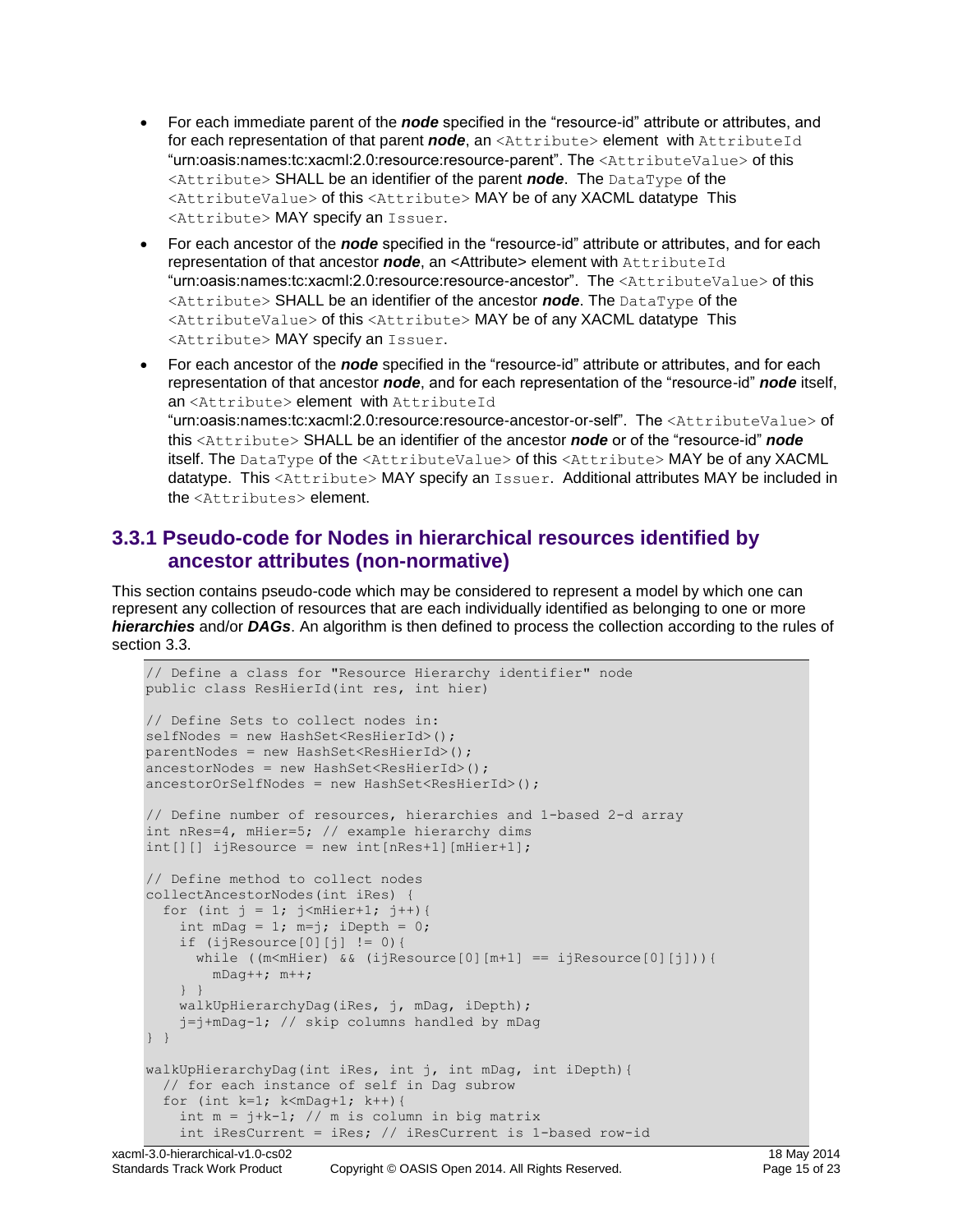```
 if (ijResource[iResCurrent][m] != 0){
       ResHierId rhId = new ResHierId(iResCurrent,m);
      if (iDepth == 0) {
         selfNodes.add(rhId);
         ancestorOrSelfNodes.add(rhId);
\qquad \qquad \}else if (iDepth == 1) {
         parentNodes.add(rhId);
         ancestorNodes.add(rhId);
        ancestorOrSelfNodes.add(rhId);
\qquad \qquad \} else {
         ancestorNodes.add(rhId);
         ancestorOrSelfNodes.add(rhId);
\qquad \qquad \} if (iResCurrent != ijResource[iResCurrent][m]) {
         // Set the new current node as parent of current node
        iResCurrent = ijResource[iResCurrent][m];
         iDepth++;
         walkUpHierarchyDag(iResCurrent, j, mDag, iDepth);
\qquad \qquad \}else \{\ \} // found root on this path - done
 }
    else { } // zero means node not used - done
} }
```
Note the following:

- The matrix, ijResource[nRes+1][mHier+1] represents a collection of nRes resources, each of which may belong to any of mHier single-parent *hierarchies*, or a mix of *hierarchies* and *DAGs*.
- *DAGs* are represented by multiple columns, where the width of the *DAG* is mDag, which is equal to the maximum number of parents that a single *node* in the *DAG* currently has. It is assumed that the matrix has been prepared such that all columns within a single *DAG* are adjacent. Each *DAG* has a unique "DAG-id", which is present in row 0 of each column of the *DAG*. By contrast, single-parent *hierarchies* (single column) have a zero in row 0.
- The matrix is generally sparse, is initialized to all zeroes, and single-parent *hierarchies* and **DAGs** are built by assigning the row number (effectively resource-id) of the parent of the resource to the cell in resource's row, effectively making the row a collection of potential *hierarchies* and *DAGs* that the resource can belong to. The root of a *hierarchy* is indicated by the row element pointing to the current row, a self-reference.
- The 2-d array is "one-based" in that column 0 and row 0 are not used so that resources and *hierarchies* may be identified as running from 1->nRes and 1->mHier.
- Once the matrix is built, the ancestors for a resource may be collected by passing the row number of the resource to the collectAncestorNodes(iRes) method. For each *hierarchy* and *DAG* in the matrix, the recursive walkUpHierarchyOrDag(res-id, hier-id, dag-width, depth) method is called, which will collect all the ancestors of either a *hierarchy* or *DAG*.
- The collected ancestors are stored in 4 sets: one each for self, parent, ancestor, and ancestor-orself.
- This algorithm is intended to be a model only and does not represent any specific implementation strategy, except to clearly identify a concrete framework for identifying all the resources and *hierarchies* and *DAGs* that are potentially covered by this profile.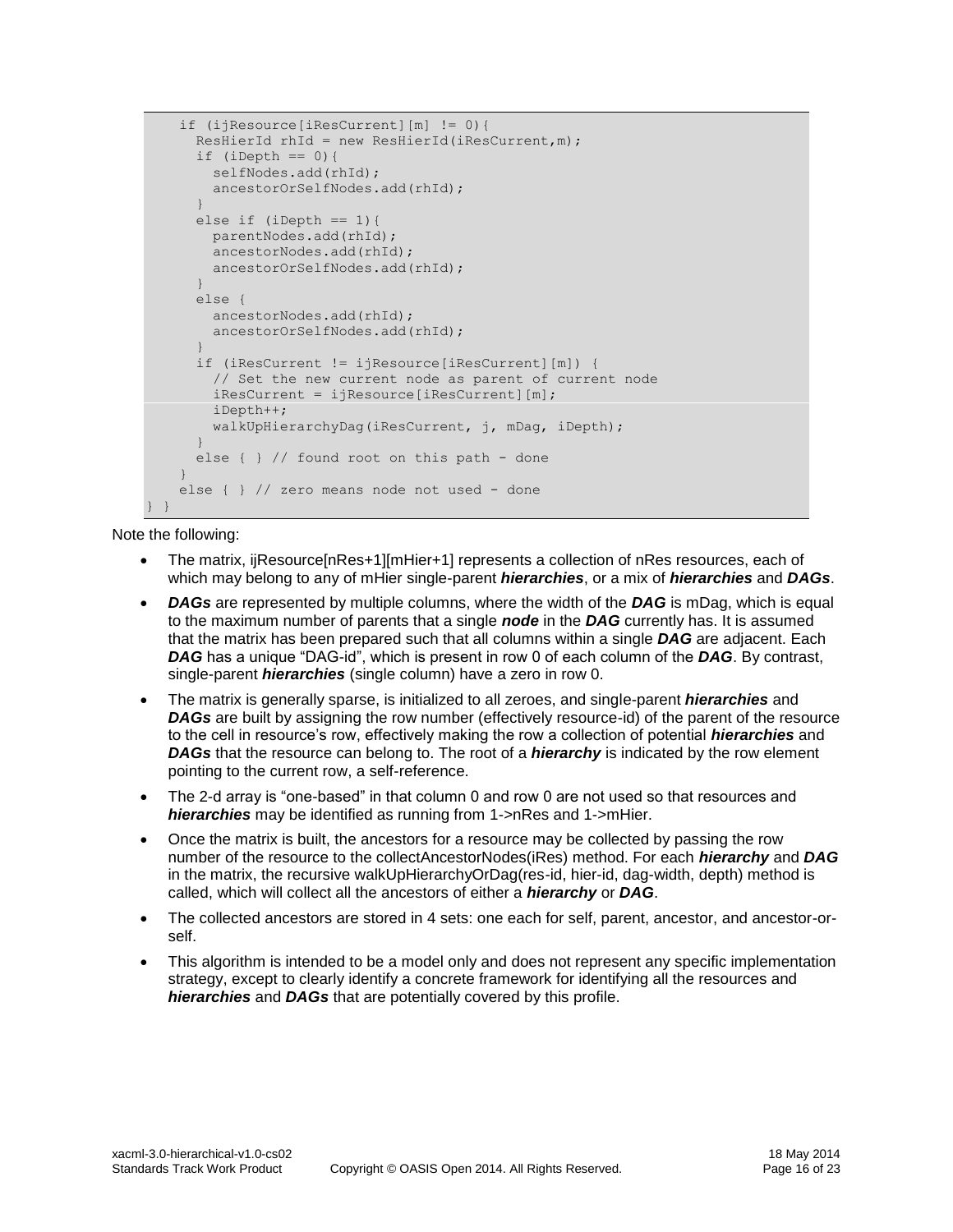## <span id="page-16-0"></span>**4 Stating policies that apply to nodes**

#### **{Non-normative}**

This Section describes various ways to specify a policy predicate that can apply to multiple *nodes* in a *hierarchical resource*. This is not intended to be an exhaustive list.

## <span id="page-16-1"></span>**4.1 Policies applying to nodes with ancestor attributes**

### **{Non-normative}**

Resource attributes with the following AttributeId values, described in Section [5:](#page-18-0) New attribute identifiers for *hierarchical resources* of this Profile, MAY be used to state policies that apply to one or more *nodes* in any *hierarchical resource*.

urn:oasis:names:tc:xacml:2.0:resource:resource-parent

urn:oasis:names:tc:xacml:2.0:resource:resource-ancestor

urn:oasis:names:tc:xacml:2.0:resource:resource-ancestor-or-self

Note that a <AttributeDesignator> that refers to the "resource-parent", "resource-ancestor", or "resource-ancestor-or-self" attribute will return a bag of values representing all normative identities of all parents, ancestors, or ancestors plus the resource itself, respectively, of the resource to which access is being requested. The representations of the identities of these parents, ancestors, or self will not necessarily indicate the path from the root of the *hierarchy* to the respective parent, ancestor, or self unless the representation recommended in Section [3.2:](#page-12-2) Nodes in a resource that is not an XML document is used.

The standard XACML **[\[XACML\]](#page-8-3)** bag and higher-order bag functions MAY be used to state policies that apply to one or more *nodes* in any *hierarchical resource*. The *nodes* used as arguments to these functions MAY be specified using a <AttributeDesignator> with the "resource-parent", "resourceancestor", or "resource-ancestor-or-self" AttributeId value.

## <span id="page-16-2"></span>**4.2 Policies applying only to nodes in XML documents**

#### **{Non-normative}**

For *hierarchical resources* that are represented as XML document instances, the following function, described in the XACML 3.0 Specification **[\[XACML\]](#page-8-3)** MAY be used to state policy predicates that apply to one or more *nodes* in that resource.

urn:oasis:names:tc:xacml:3.0:function:xpath-node-match

The standard XACML <AttributeSelector> element MAY be used in policies to refer to all or portions of a resource represented as an XML document and contained in the <Content> element of a request context.

The standard XACML **[\[XACML\]](#page-8-3)** bag and higher-order bag functions MAY be used to state policies that apply to one or more *nodes* in a resource represented as an XML document. The *nodes* used as arguments to these functions MAY be specified using an <AttributeSelector> that selects a portion of the <Content> element of the <Attributes> element with the resource category.

## <span id="page-16-3"></span>**4.3 Policies applying only to nodes identified with URIs**

#### **{Non-normative}**

For *hierarchical resources* that are not represented as XML document instances, and where the URI representation of *nodes* specified in Section [2.2](#page-9-2) of this Profile is used, the following functions described in the XACML 3.0 Specification **[\[XACML\]](#page-8-3)** MAY be used to state policies that apply to one or more *nodes* in that resource.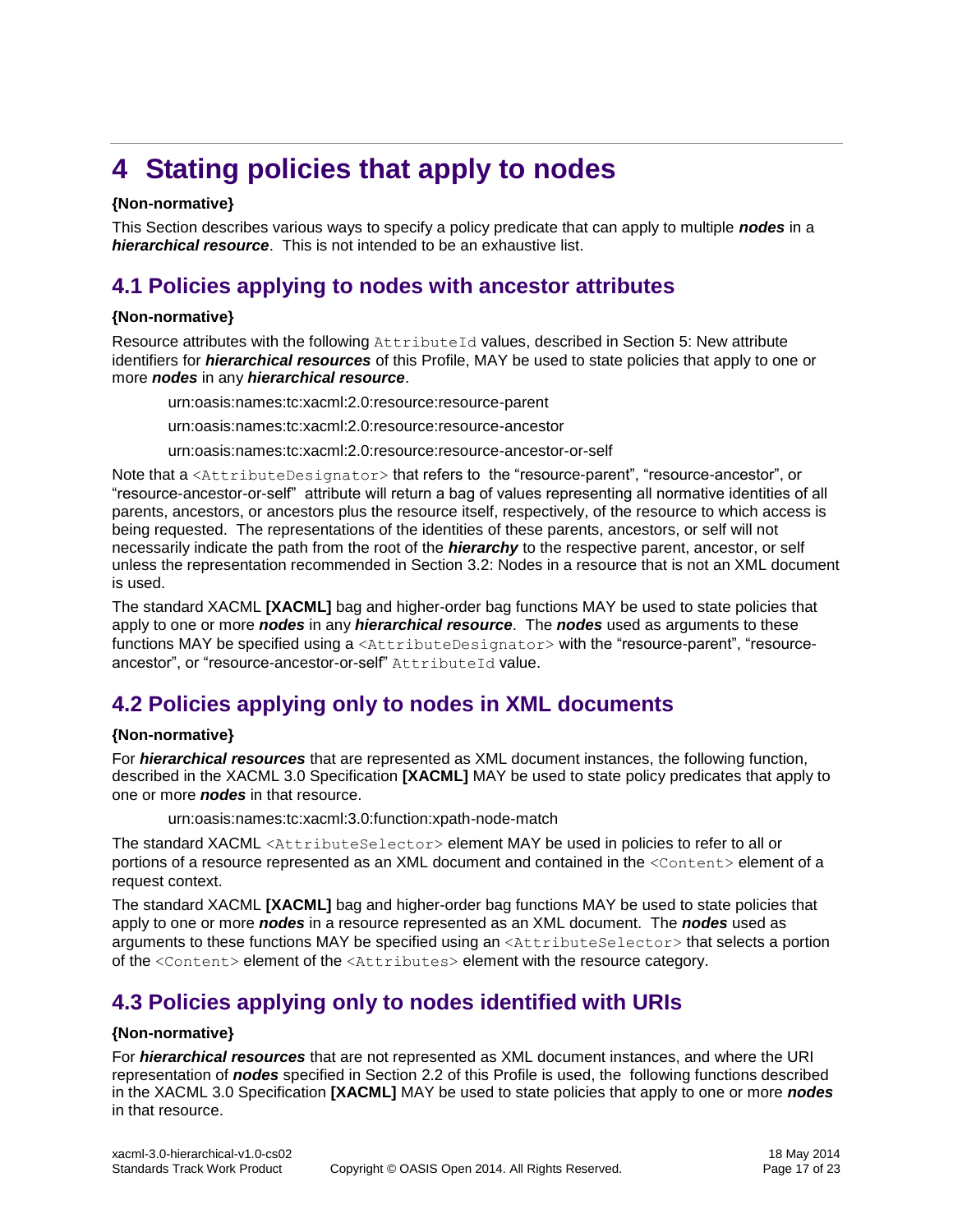urn:oasis:names:tc:xacml:1.0:function:anyURI-equal urn:oasis:names:tc:xacml:2.0:function:regexp-uri-match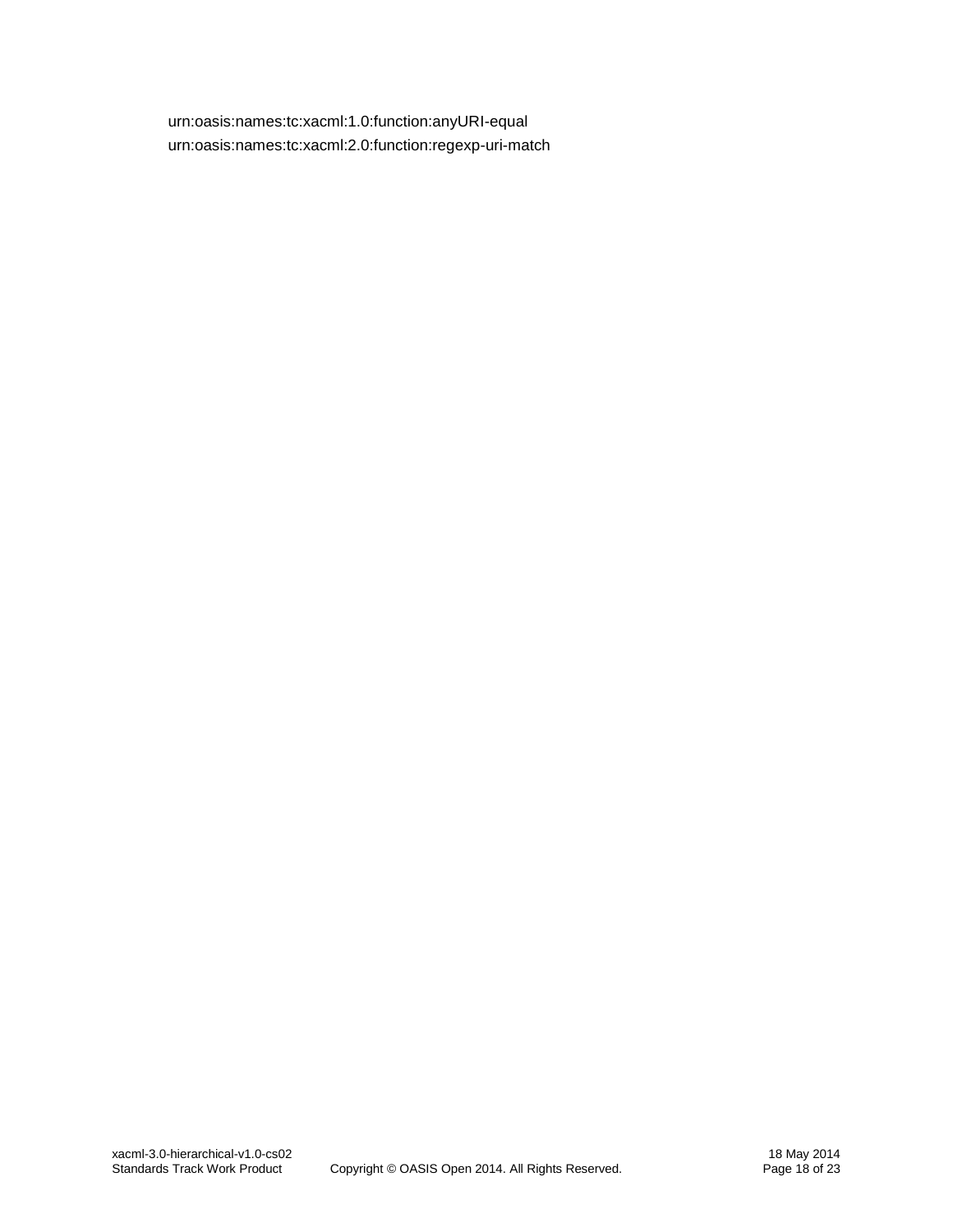## <span id="page-18-0"></span>**5 New attribute identifiers**

**{Optional}**

## <span id="page-18-1"></span>**5.1 content-selector**

The following identifier locates with an XPath expression the resource in the XML document that represents the *hierarchy* in which the requested resource is a part. The DataType of this attribute MUST be "urn:oasis:names:tc:xacml:3.0:data-type:xpathExpression".

urn:oasis:names:tc:xacml:3.0:content-selector

### <span id="page-18-2"></span>**5.2 document-id**

The following identifier indicates the identity of the XML document that represents the *hierarchy* of which the requested resource is a part, and of which a copy is present in the  $\leq$ Content> element. Whenever access to a *node* in a resource represented as an XML document is requested, one or more instances of an attribute with this AttributeId MAY be provided in the <Attributes> element of the request context. The DataType of these attributes SHALL be "urn:oasis:names:tc:xacml:1.0:data-type:anyURI".

urn:oasis:names:tc:xacml:2.0:resource:document-id

## <span id="page-18-3"></span>**5.3 resource-parent**

The following identifier indicates one normative identity of one parent *node* in the tree or forest of which the requested *node* is a part. Whenever access to a *node* in a *hierarchical resource* is requested, one instance of an attribute with this AttributeId SHALL be provided in the <Attributes> element of the request context for each normative representation of each *node* that is a parent of the requested *node*.

urn:oasis:names:tc:xacml:2.0:resource:resource-parent

### <span id="page-18-4"></span>**5.4 resource-ancestor**

The following identifier indicates one normative identity of one ancestor *node* in the tree or forest of which the requested *node* is a part. Whenever access to a *node* in a *hierarchical resource* is requested, one instance of an attribute with this AttributeId SHALL be provided in the <Attributes> element of the request context for each normative representation of each *node* that is an ancestor of the requested *node*.

urn:oasis:names:tc:xacml:2.0:resource:resource-ancestor

### <span id="page-18-5"></span>**5.5 resource-ancestor-or-self**

The following identifier indicates one normative identity of one ancestor *node* in the tree or forest of which the requested *node* is a part, or one normative identity of the requested *node* itself. Whenever access to a *node* in a *hierarchical resource* is requested, one instance of an attribute with this AttributeId SHALL be provided in the <Attributes> element of the request context for each normative representation of each *node* that is an ancestor of the requested *node*, and for each normative representation of the requested *node* itself.

urn:oasis:names:tc:xacml:2.0:resource:resource-ancestor-or-self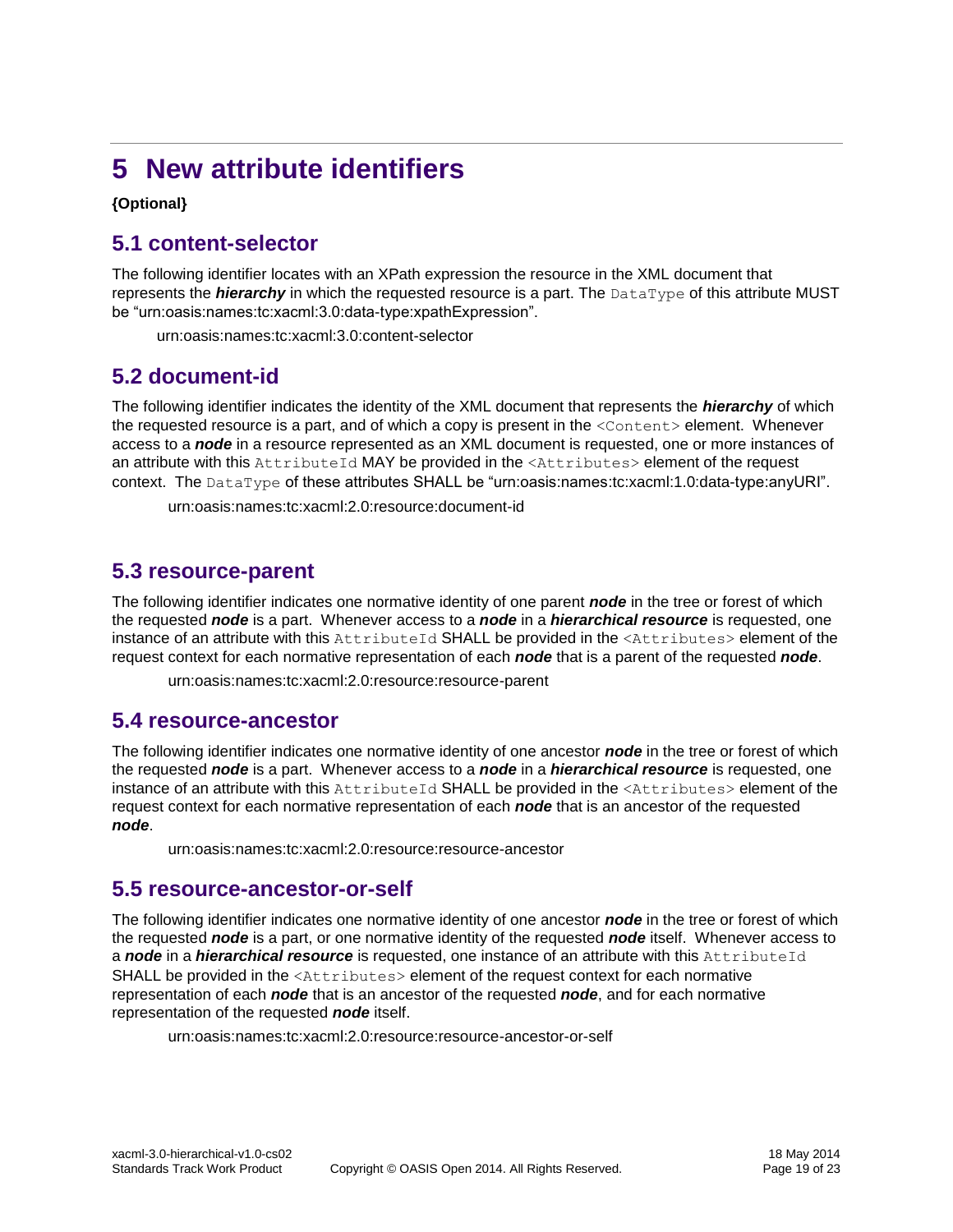## <span id="page-19-0"></span>**6 New profile identifiers**

The following URI values SHALL be used as identifiers for the functionality specified in various Sections of this Profile:

Section [2.1:](#page-9-1) Nodes in XML documents

urn:oasis:names:tc:xacml:3.0:profile:hierarchical:xml-node-id

Section [2.2:](#page-9-2) Nodes in resources that are not XML documents

urn:oasis:names:tc:xacml:3.0:profile:hierarchical:non-xml-node-id

Section [3.1:](#page-12-1) Nodes in an XML document

urn:oasis:names:tc:xacml:3.0:profile:hierarchical:xml-node-req

Section [3.2:](#page-12-2) Nodes in a resource that is not an XML document

urn:oasis:names:tc:xacml:3.0:profile:hierarchical:non-xml-node-req

Support for the "resource-parent", "resource-ancestor", and "resource-ancestor-or-self" attributes is optional within this Section, so these have separate identifiers:

- urn:oasis:names:tc:xacml:3.0:profile:hierarchical:non-xml-node-req:resource-parent
- urn:oasis:names:tc:xacml:3.0:profile:hierarchical:non-xml-node-req:resource-ancestor
- urn:oasis:names:tc:xacml:3.0:profile:hierarchical:non-xml-node-req:resource-ancestor-or-self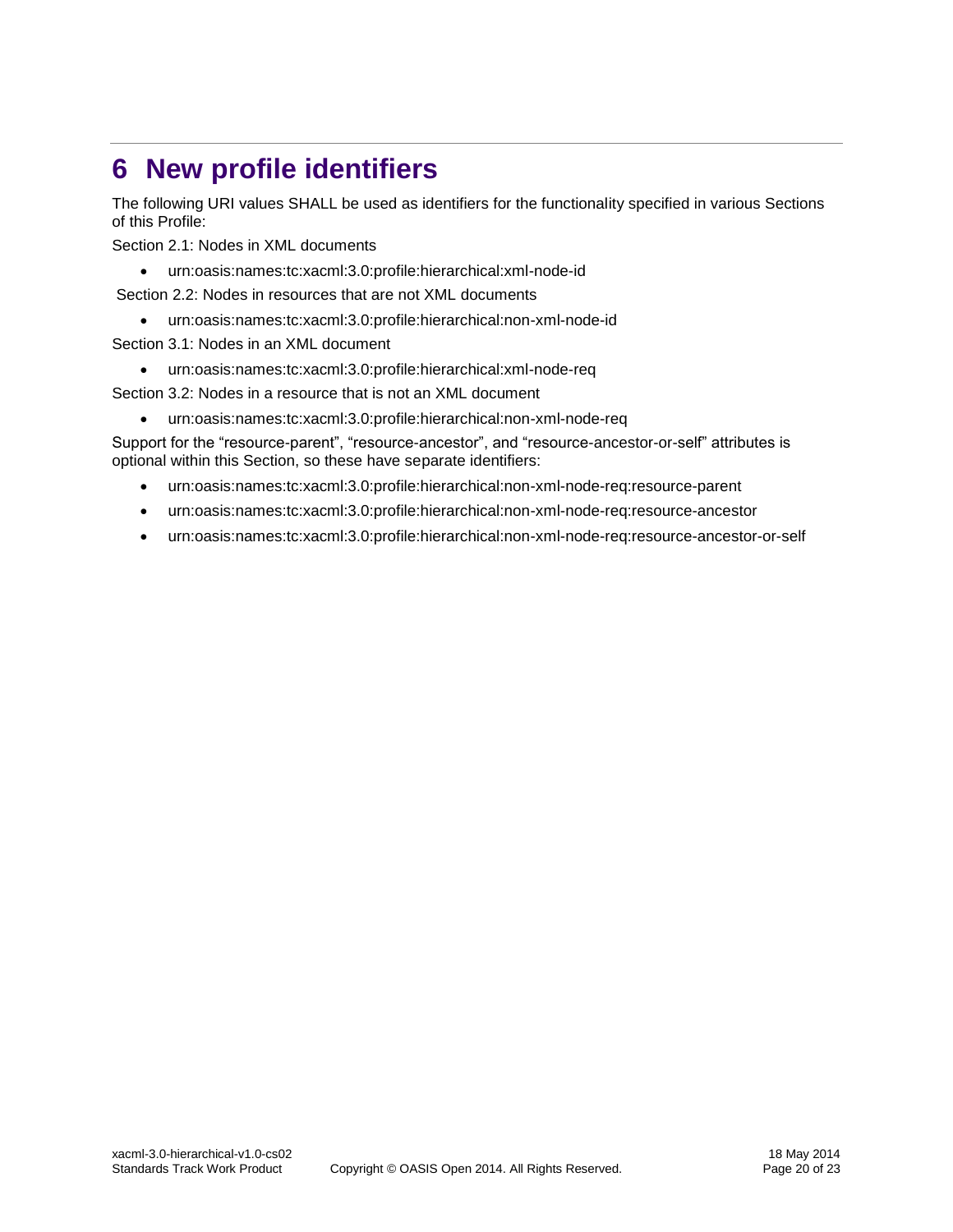## <span id="page-20-0"></span>**7 Conformance**

Implementations of this profile MAY conform to any or all of the following conformance clauses.

## <span id="page-20-1"></span>**7.1 Nodes in XML documents**

Implementations supporting *hierarchical resources* as nodes in an xml document SHALL conform to sections [2.1](#page-9-1) and [3.1.](#page-12-1) The following URI identifies this functionality.

urn:oasis:names:tc:xacml:3.0:profile:hierarchical:xml-node-id

## <span id="page-20-2"></span>**7.2 Nodes in** *hierarchical resources* **identified by URIs**

Implementations supporting *hierarchical resources* by means of URIs SHALL conform to sections [2.2](#page-9-2) and [3.2.](#page-12-2) The following URI identifies this functionality.

urn:oasis:names:tc:xacml:3.0:profile:hierarchical:URI-node-id

## <span id="page-20-3"></span>**7.3 Nodes in** *hierarchical resources* **identified by ancestor attributes**

Implementations supporting *hierarchical resources* by means of ancestor attributes SHALL conform to sections [2.3](#page-11-0) and [3.3.](#page-13-0) The following URI identifies this functionality.

urn:oasis:names:tc:xacml:3.0:profile:hierarchical:attribute-node-id.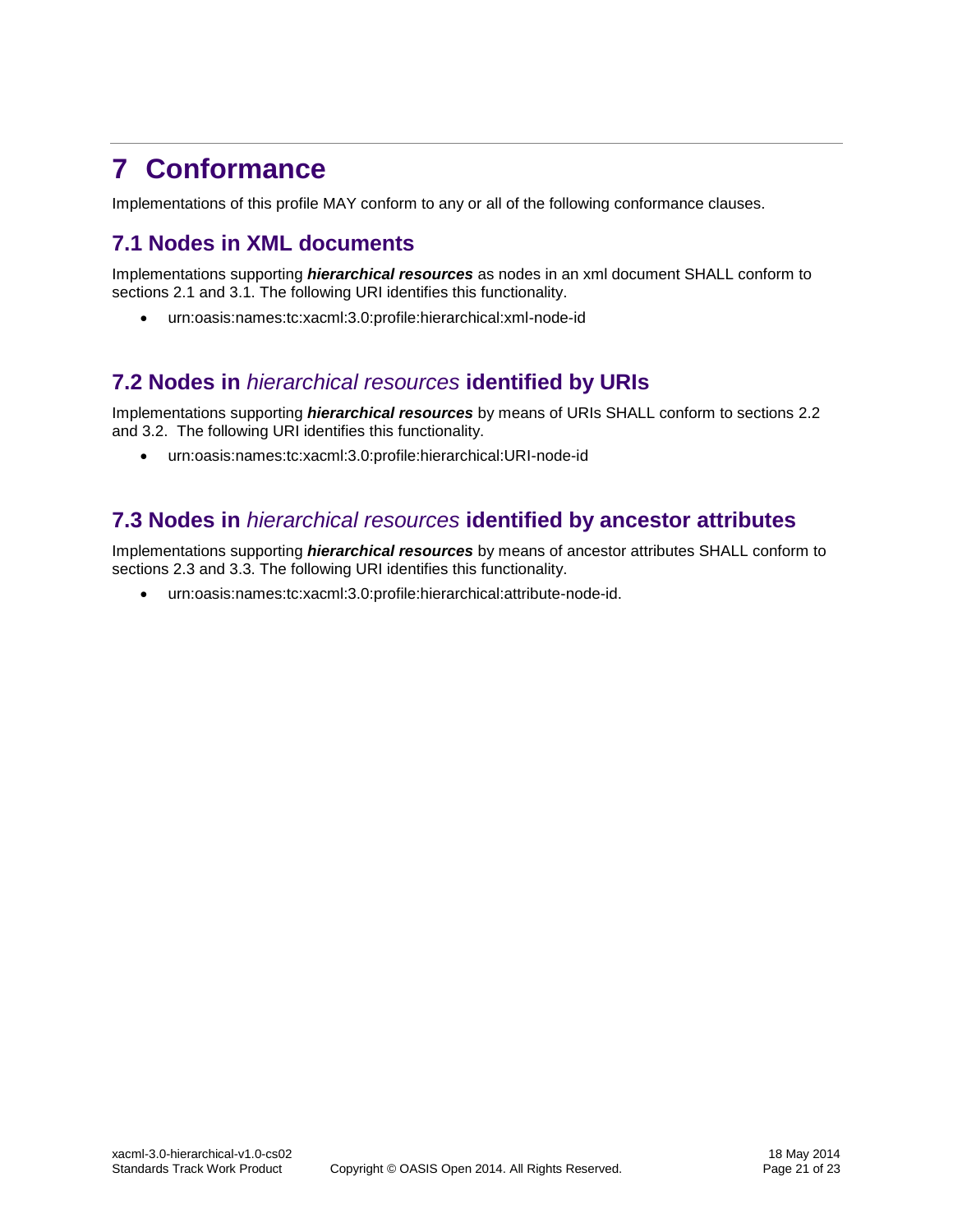## <span id="page-21-0"></span>**Appendix A. Acknowledgments**

The following individuals have participated in the creation of this specification and are gratefully acknowledged:

Anil Saldhana Anil Tappetla Anne Anderson Anthony Nadalin Bill Parducci Craig Forster David Chadwick David Staggs Dilli Arumugam Duane DeCouteau Erik Rissanen Gareth Richards Hal Lockhart Jan Herrmann John Tolbert Ludwig Seitz Michiharu Kudo Naomaru Itoi Paul Tyson Prateek Mishra Rich Levinson Ronald Jacobson Seth Proctor Sridhar Muppidi Tim Moses Vernon Murdoch